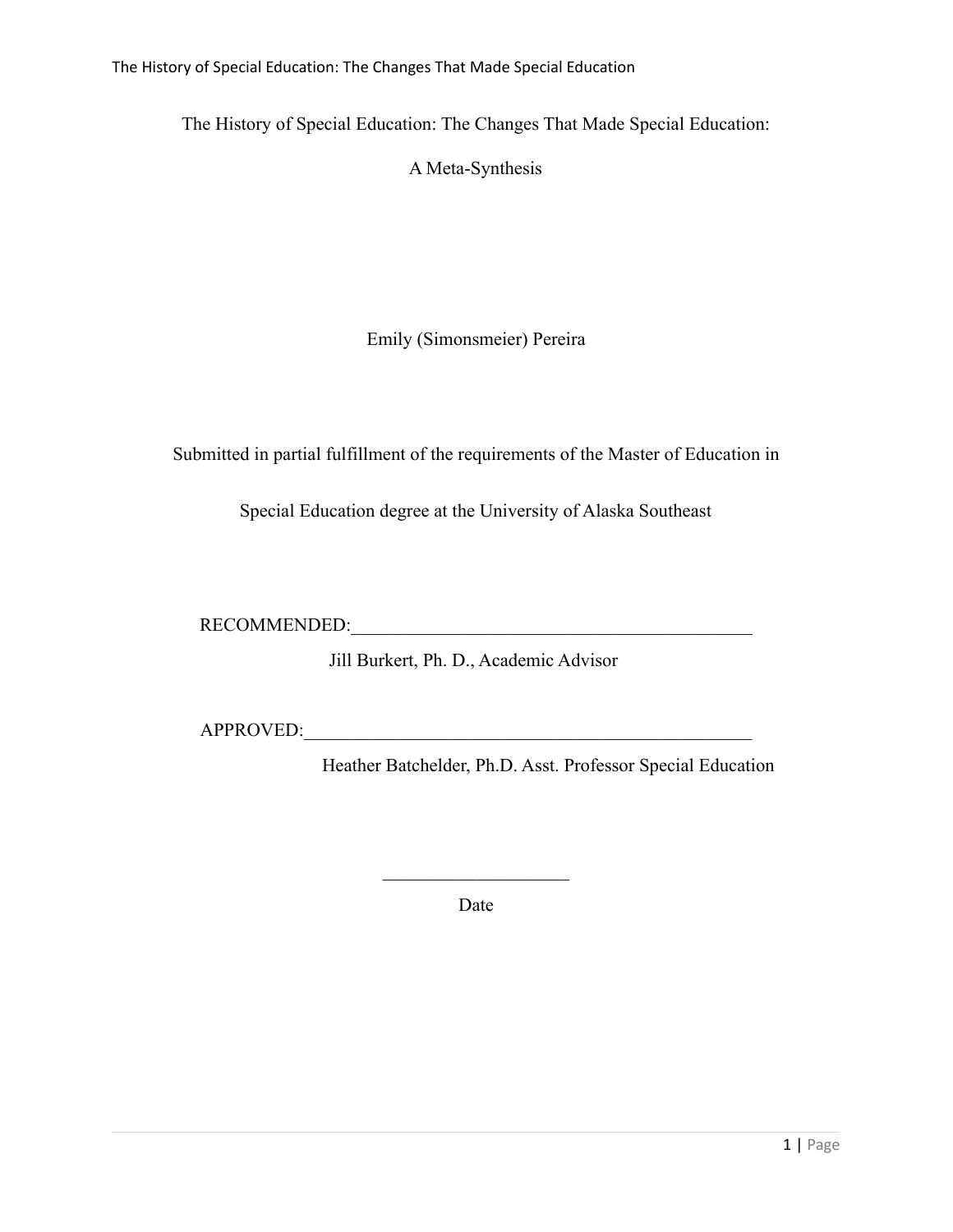### **I. ABSTRACT**

For centuries we have been documenting the world around us, taking note of every change. Most of the changes are small and over looked, but once they are coupled with a few other small changes they become something big and meaningful. Special education has a history just like that, it started with people wanting change, people advocating, acts and laws being wrote and pushed through Congress. Before the world knew it all these small tasks combined together in history to create a momentous event in history. No longer were students with disabilities forced to stay at home, they could now attend public school, and with the years to follow rights. Rights to have education just the same as any other student. The right to learn in environment that is best for them. The right to funding to help provide the services they need. The right to learn. This meta-synthesis of the literature on history of special education investigates the changes that took place throughout education to create special education and the services and programs that help better our students.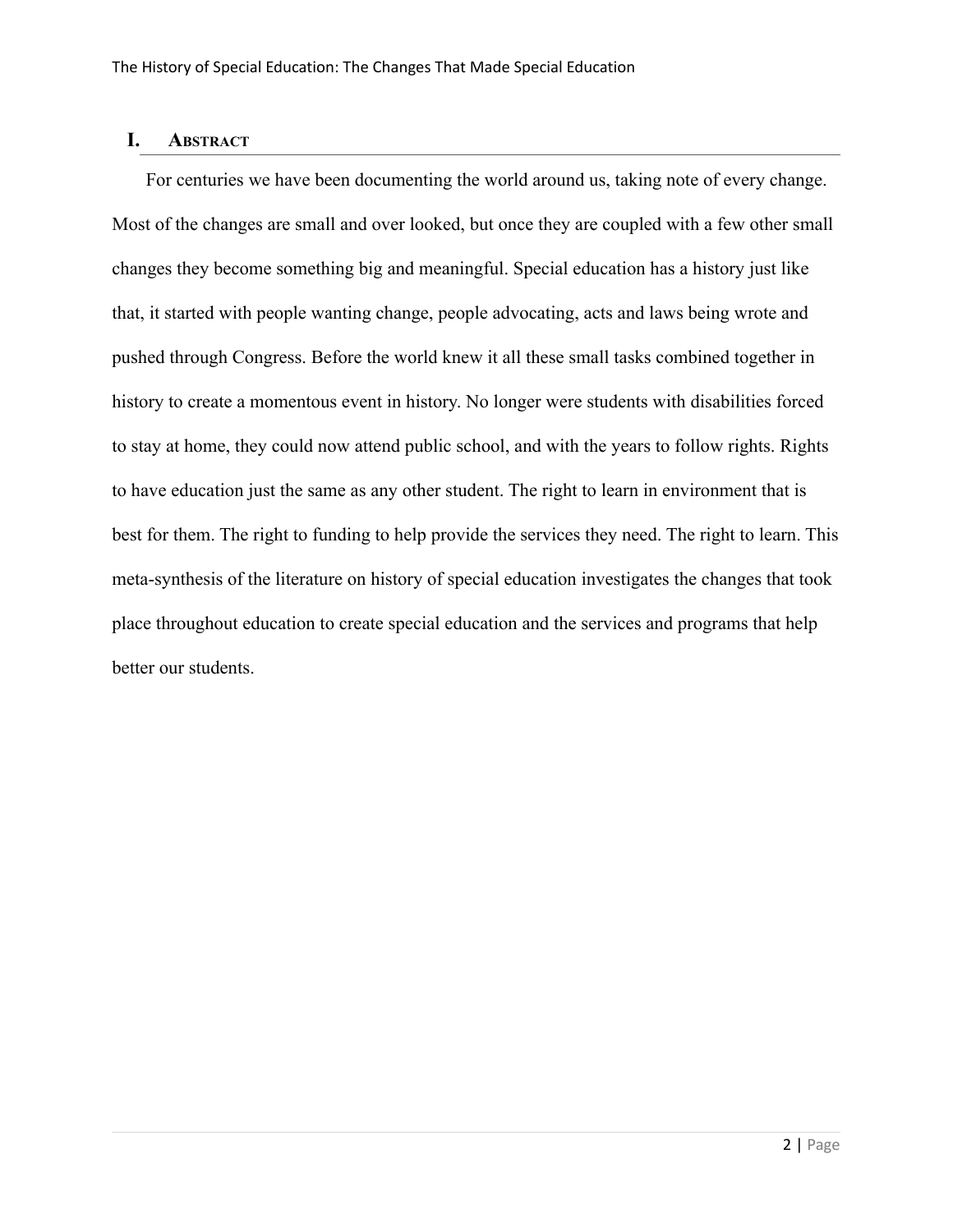### **1.1 BACKGROUND**

Winston Churchill said "to improve is to change; to be perfect is to change often." Education is constantly changing, striving to improve, finding new ways to help students reach their full potential. Special education in itself had to jump over hurdles and through hoops to get the recognition and funding it deserved to get started. Prior to this, all students were clumped together forced to face the challenges of school the same as everyone else. It was not until President Lyndon Johnson signed the Elementary and Secondary Education Act in 1965 that students with disabilities and economic disadvantages finally got support. Johnson stated when he signed the bill "by passing this bill, we bridge the gap between helplessness and hope for more than 5 million educationally deprived children. I believe deeply no law I have signed or will ever sign means more to the future of America" (SEDL's Building Knowledge to Support Learning, 1965). This was only the turning point for education to get the kick start of support it needed.

With the ever changing world around us, there are always new ideas popping up. In education new ideas mean new policies that must be instated. New policies created with the student's best interest in mind. Some of the policies are textbook, perfect, precise and exactly what is needed. Others require a little more work to get them working correctly. There are countless factors that play into a new policy being integrated into a classroom. These are things that affect the students as well as the teacher and the school. Having the proper funding, resources, staffing, and proper training to implement the new policies. Even once these policy get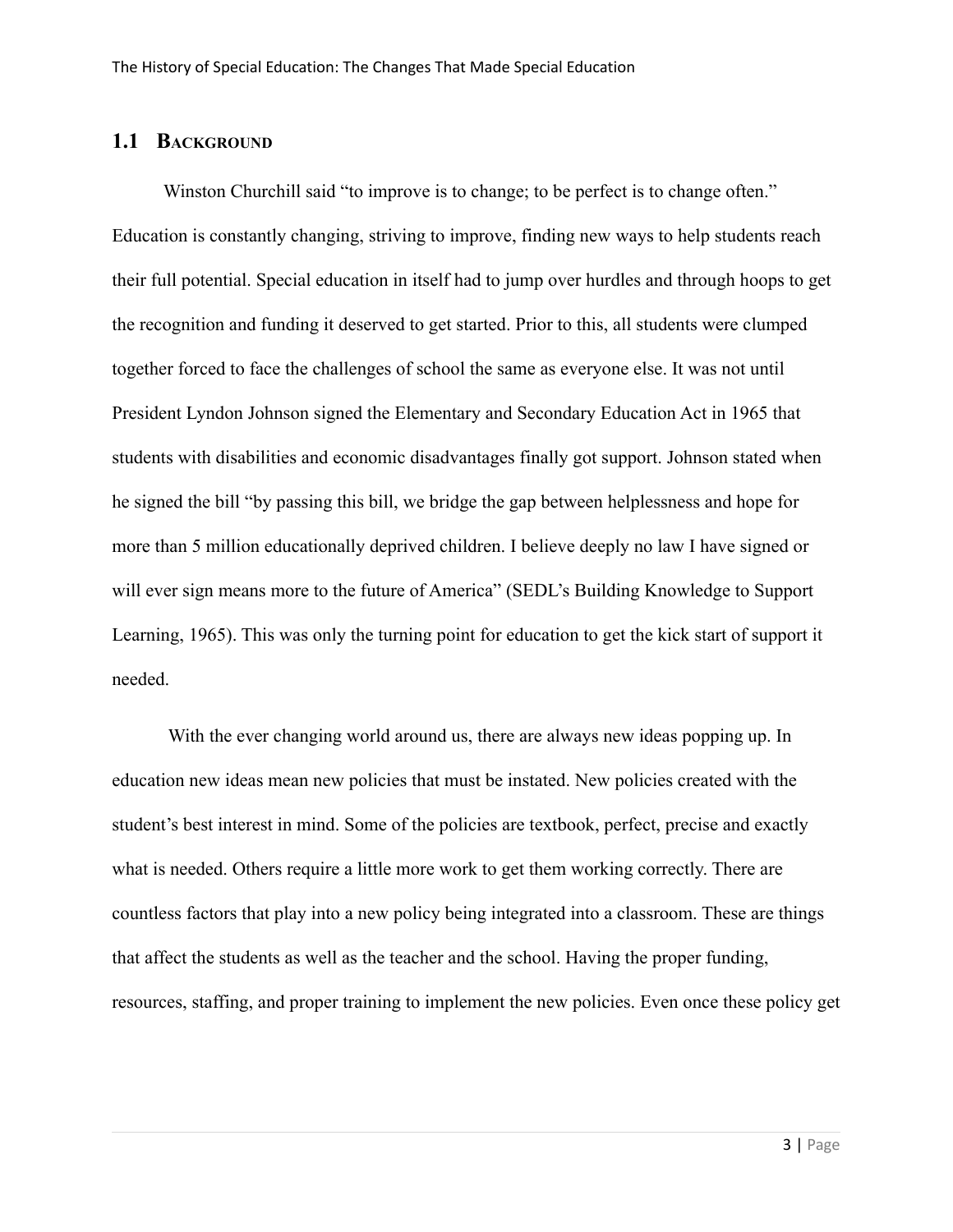off the ground and start taking place there still is the factor on how they will affect the school, teacher and most importantly the student.

Now to take a more in depth look of the common reoccurring themes throughout education that continuously keeps leading to new policies being created. What is the final turning point that gets these policies thought of in the first place then finally acted on? What fuels these new policies? My research is going to take a look into what causes these policies and what the outcome was. Focusing on the major educational policies that have changed education as we know it today.

### **1.2 AUTHOR'S BELIEFS AND EXPERIENCES**

Even as a young child I have been interested in history. I was fascinated to learn about the changes that occurred in different cultures and areas around the world. United States history is my passion, every summer I would beg my parents to drive me to a new and different historical location so that I could experience it firsthand. Once there the history would engulf me. As I continued to grow up history still was huge part of my life, but education also sparked my interest. I spent every summer since  $9<sup>th</sup>$  grade being a camp counselor and teaching swimming lessons up until two years ago. Having the opportunity to work with children from all walks of life was rewarding and most of enjoyable. I loved seeing a child figure out how to do something for the first time, the look on their face is something you never forget. As my senior year of high school approached I knew exactly what I wanted to be; a social studies teacher. I would still get to pursue my love for history and have the opportunity to work with students every day.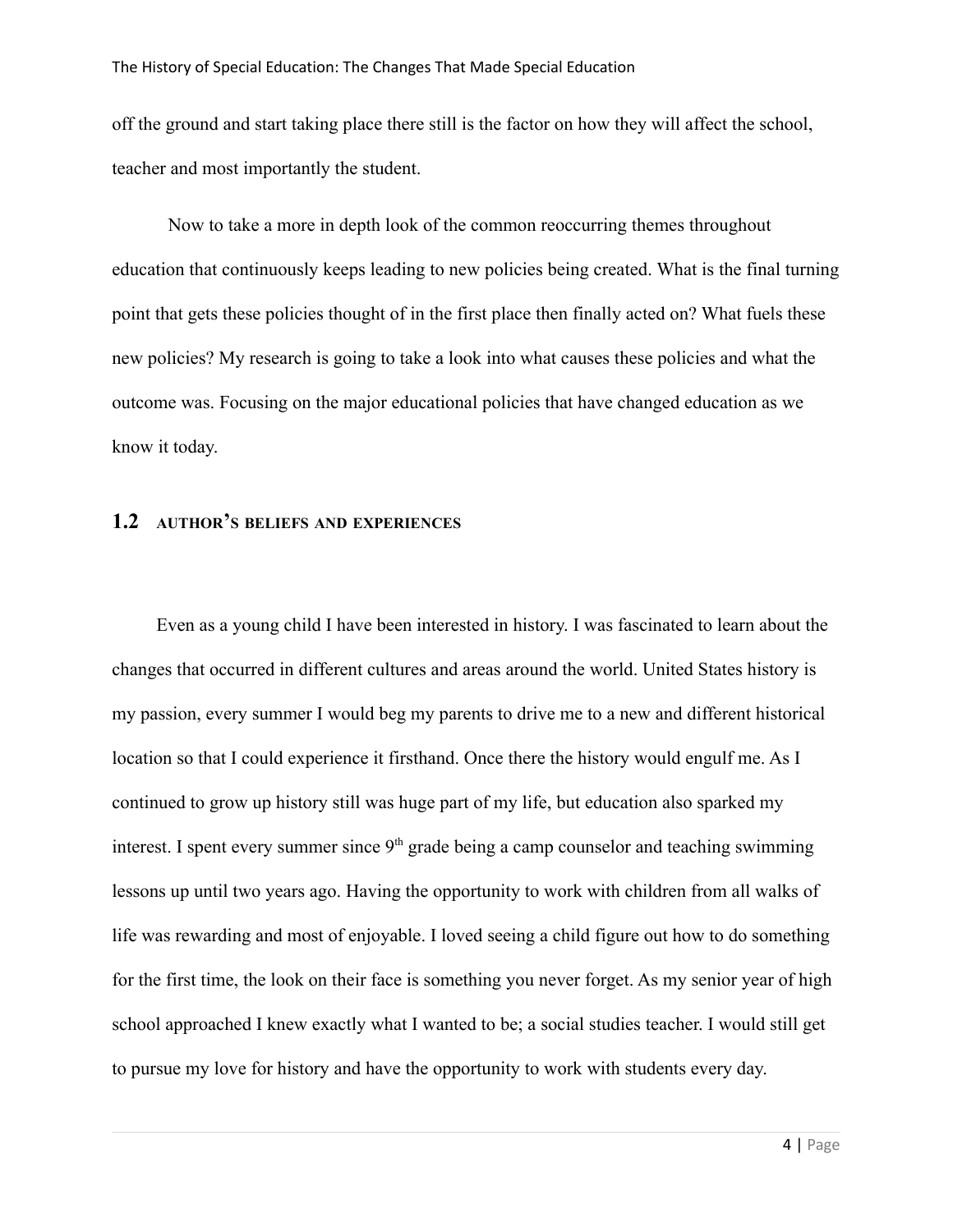Upon my senior year of undergraduate school I started doing my practicum. I decide to leave the Midwest behind and moved to Alaska to find a new adventure in life. I was like a kid in a candy store when I stepped off the plane to see all the mountains and ocean around me. I knew Alaska was going to become my new home. After finishing my practicum and loving every second of it, I started subbing around the school district. During my year of subbing I got to experience copious amounts of classrooms and the opportunity to work with students of every learning level. One of my favorite substituting jobs was working in a resource room. I found it to be a new challenge, but enjoyable one. I loved learning about new techniques to help students with a learning disabilities, and finding new ways to teach that I would have never thought about before (universal design of learning). Working is special education classrooms sparked my interest in learning more about the special education program. Which in return lead me to the Special Education Program here at the University of Alaska Southeast.

Now once again in my life I have the opportunity to research my two passions in life, history and education. Looking into the past about how special education got its start and the hurdles that it has jumped over throughout history. My main goal is to dive into the policies that have changed special education over the years and look at the impact these new policies had on the program and students. With each new policies, comes a new learning curve not only for the student but the teacher as well.

### **1.3 PURPOSE OF THIS META-SYNTHESIS**

The purpose of this meta-synthesis was to look at articles and find common ground to determine what lite the fire to change the current situation in special education to one that better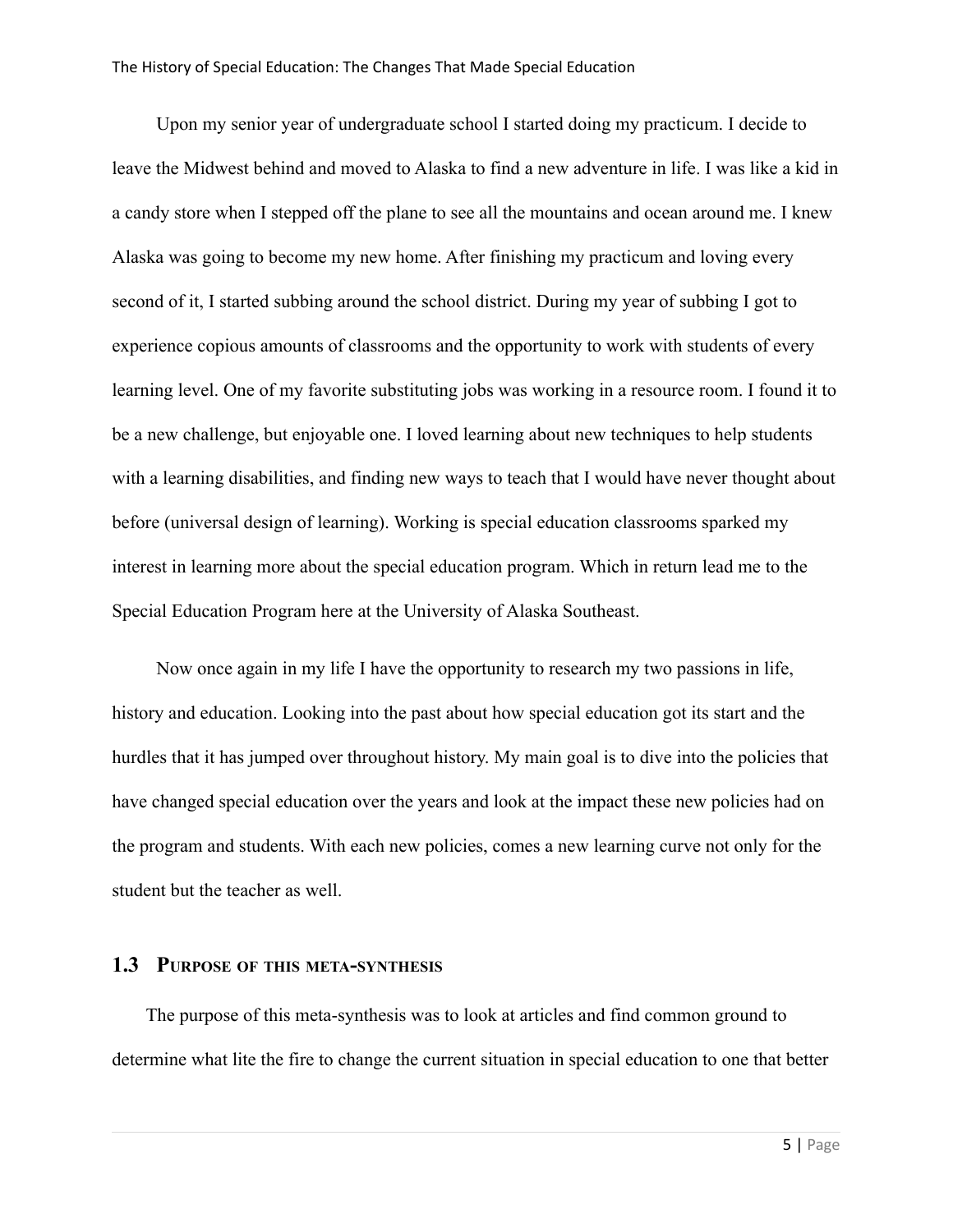#### The History of Special Education: The Changes That Made Special Education

suites and fits the new needs at hand. With the vast amounts of policy changes that have happened since the 1960's this writing is going to focus on major policy changes that took place from the 1960's to today, by comparing and contrasting the situations and needs that lead to the new policies creations. Looking into why these changes took so long to happen and what fueled the changes in the first place. Lastly the purpose was to look into the affects and outcomes that happened with these big policies and compare and contrast how they end up changing special education for the better or worst.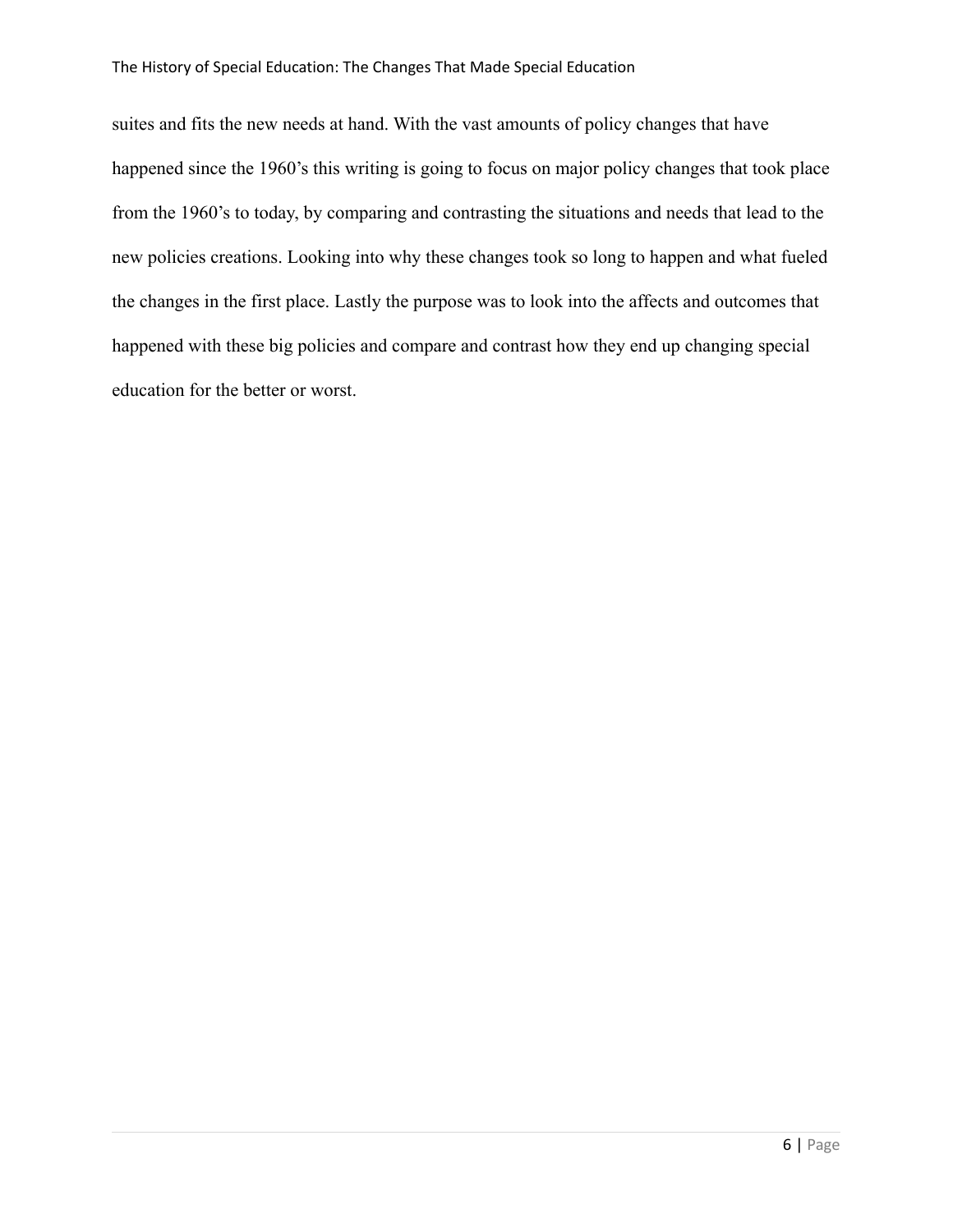# **2 METHODS**

### **2.1 SELECTION CRITERIA**

There are 37 articles included in this meta-synthesis that met the following requirements

- 1. The articles examined and explored issues pertaining policy changes related to public education.
- 2. The articles reviewed and included explore changes and affects that lead to policy changes in special education.
- 3. The articles were related to the field of education and were published in peer reviewed journals.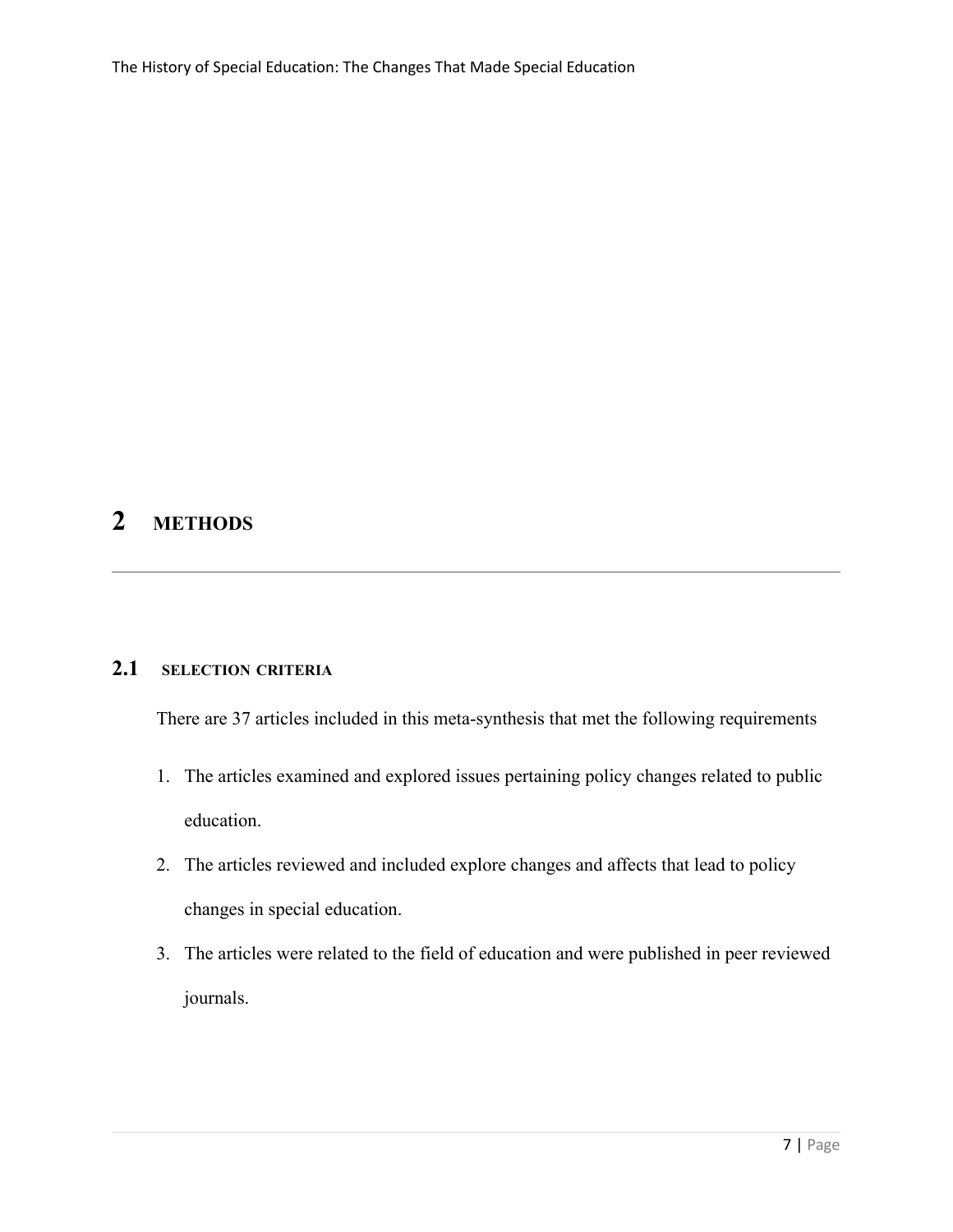4. To provide the most current and up to date articles were chosen that were published between 2000 and 2014

### **2.2 Search Procedures**

I conducted database searches and ancestral searches were conducted to locate articles for this meta-synthesis.

### **2.2.1 DATABASE SEARCHES**

I piloted searches within two major data sources. The first one being JSTOR and the second being Educational Resources Information Center (RIC Ebscohost) using these key words/terms to retrieve peer reviewed articles.

- 1. 'Special Education' and 'Policies'
- 2. 'Special Education' and 'Change'
- 3. 'Special Education' and 'Evolution'
- 4. 'Special Education' and 'Historical Changes'
- 5. 'Special Education' and 'Major policies issues'

Together these databases yielded 37 articles (Aron & Loprest, 2012; Croll & Moses, 2003; Estrin & Nelson-Barber, 1995; Fan, 2014; Fuchs, Fuchs & Fernstorm, 1993; Gallagher, 1974; Greene, 2007; Grosenick, 1981; Hanushek, Kain & Rivkin, 2002; Hocutt, 1996; Itkonen, 2007; Kakalik, 1979; Klingner & Boardman, 2011; Lee, 2005; Lewit & Baker, 1996; Martin, Martin & Terman, 1996; Milofsky, 1986; Mazurek & Winter, 1996; No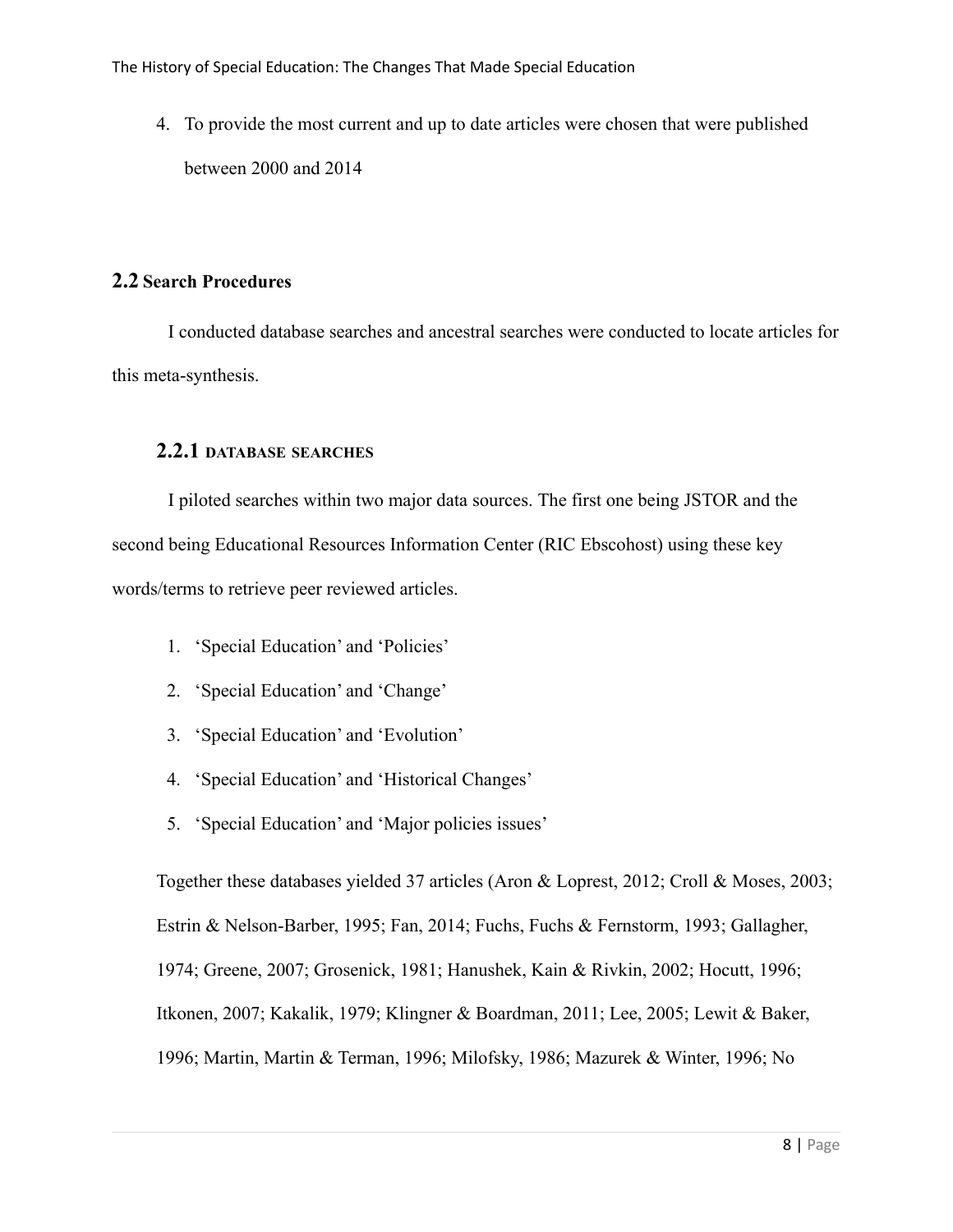Child Left Behind Act of 2001, 2001; Norwich, 1993; O'Connor & Fernandez, 2006; Odom & Fewell, 1983; Olson & Larson, 1970; Parrish & Chambers, 1996; Parson, 2000; Pijl & Pijl, 1998; Reschly, 2002; Snow, 1984; Swan, 1984; Terman, Larner, Stevenson & Behrman, 1996; Vincent, Evans, Lunt & Young, 1996; U.S. Department of Education, 2002; Wang & Reynolds, 1996; Weintraub, 2005; Wiley, 2006; Wilson, 1975).

### **2.2.2 ANCESTRAL SEARCHES**

An ancestral search involves taking a source already deemed worthy of use and looking deeper into the sources that helped write it (Estrin & Nelson-Barber, 1995). Conducting ancestral searches using the reference lists of the previous collected articles. These ancestral searches yielded 3 additional sources that met the selection criteria (Parsons, 2000; No Child Left Behind Act of 2001, 2001; U.S. Department of Education, 2002).

### **2.3 CODING PROCEDURES**

I used a coding form to organize and categorize the research and information found in the 37 articles. I broke the coding down into five categories: 1.) Publication type 2.) Research design 3.) Participants 4.) Data sources 5.) Findings of the studies.

### **2.3.1 PUBLICATION TYPE**

All 37 journal articles were evaluated and classified according to publication type (e.g. research study, theoretical work, descriptive article, opinion/position work, review of literature, annotated bibliography or guide). Research study takes information that contains qualitative and quantitative date gathered and analyzed. Theoretical works use existing literature to analyze,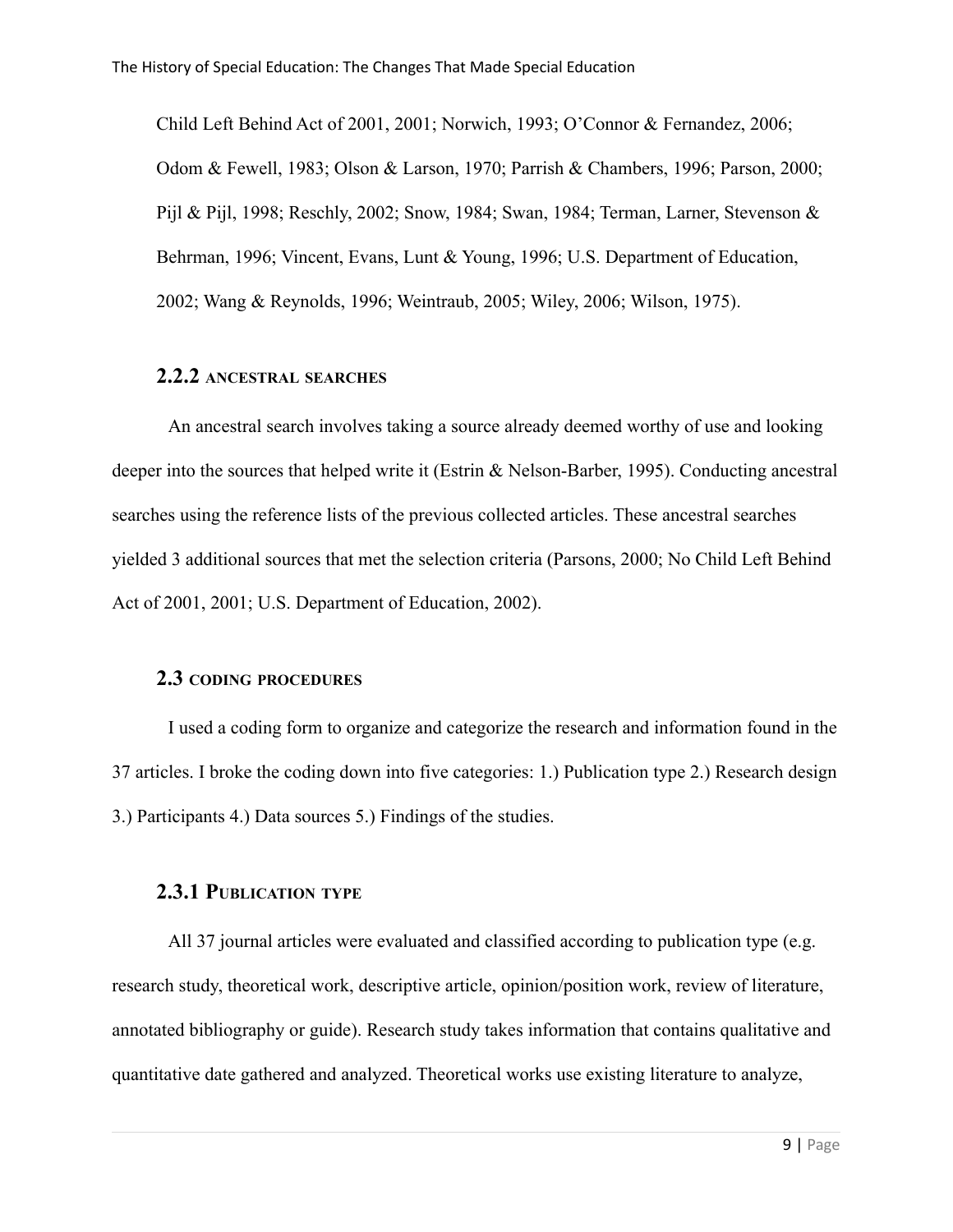define, or further expand on a theoretical assumption. Descriptive works describes observation of events, but does not disclose methods to gather and analyze data. Opinion pieces/ position papers lay out an author's expression of opinions about an issue based on experience or findings. Reviews of literature summarizes themes found amongst previously published literature on a given topic (Duke & McCarthy, 2009; Duke & Ward, 2009). Annotated bibliography is a list of cited works on a particular topic, followed by descriptive paragraph explaining, evaluating, or critiquing a source. Guides give instruction, advice, and recommendations with strategies to explain how a practitioners might implement a particular agenda.

### **2.3.2 RESEARCH DESIGN**

For all 37 articles I collected I evaluated and classified each research study according to what research design it best falls under: quantitative research, qualitative research or mixed method research. Quantitative research is based on gathering numerical data such as statistics, percentages, etc. Unlike using numbers, qualitative research aims to gather in-depth understanding of human behavior and reasons for such behaviors. Mixed methods research incorporates both quantitative and qualitative methods to express information within a study.

### **2.3.3 PARTICIPANTS, DATA SOURCES, AND FINDINGS**

I identified the participants in each study (e.g. policy, year, effect on teachers, and effect on students). I also identified the data sources that were used in each study (e.g. observations, interviews accounts, surveys). Finally, I summarized the findings of each study (Table 2).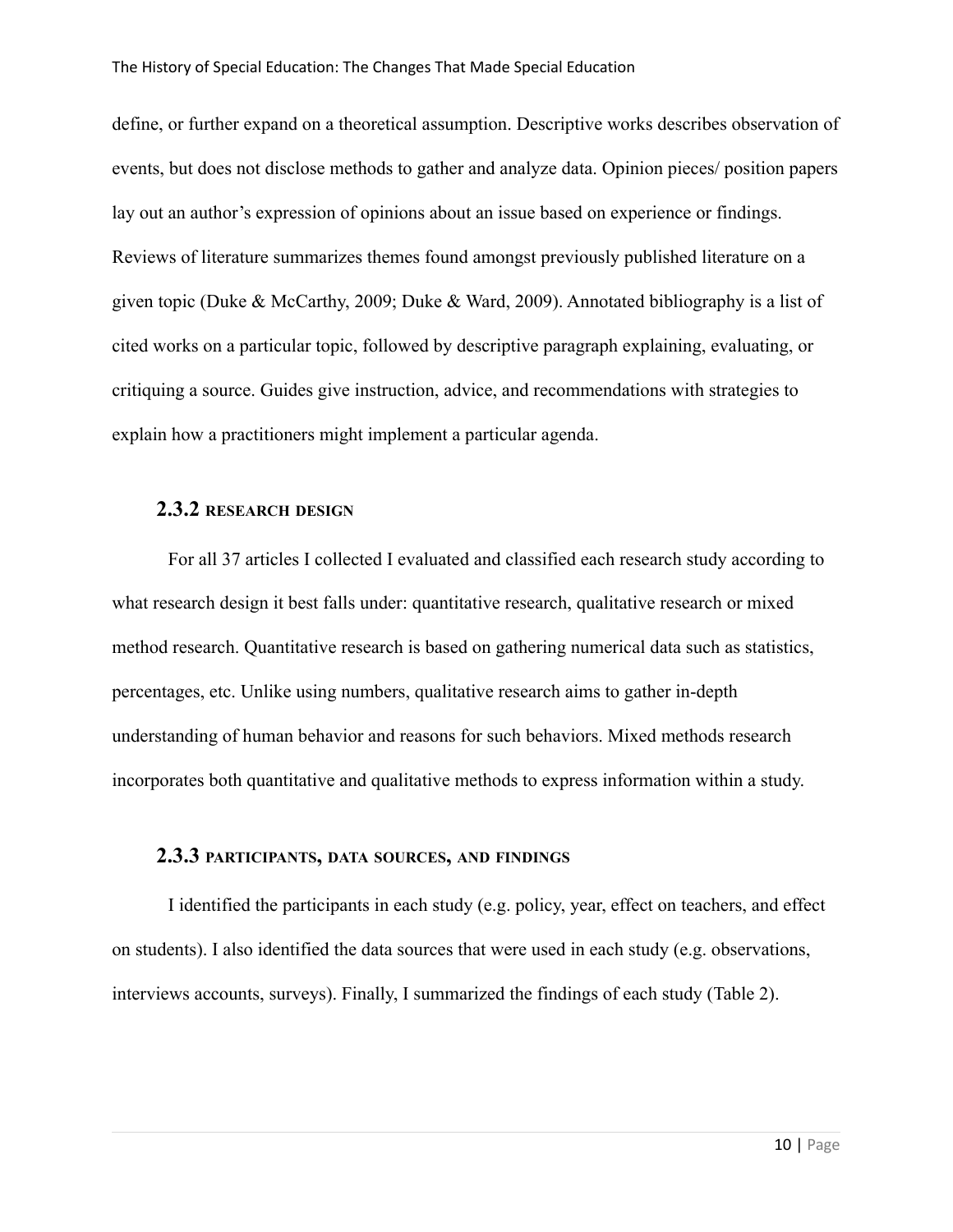## **2.4 DATA ANALYSIS**

I used a modified version of the Stevick-Colaizzi-Keen method previously employed by Duke (2011) and Duke and Ward (2009) to analyze the 37 articles that I included in this meta-synthesis.

# **3 RESULTS**

## **3.1 PUBLICATION TYPE**

For this research I located 37 articles that met my selection criteria. The publication type of each article can be found in Table 1. One of the thirty-six articles included in this meta-synthesis were research studies (Croll & Moses, 2012). Due to the choice in topic research studies were not a main focus. For this meta-synthesis it focused more around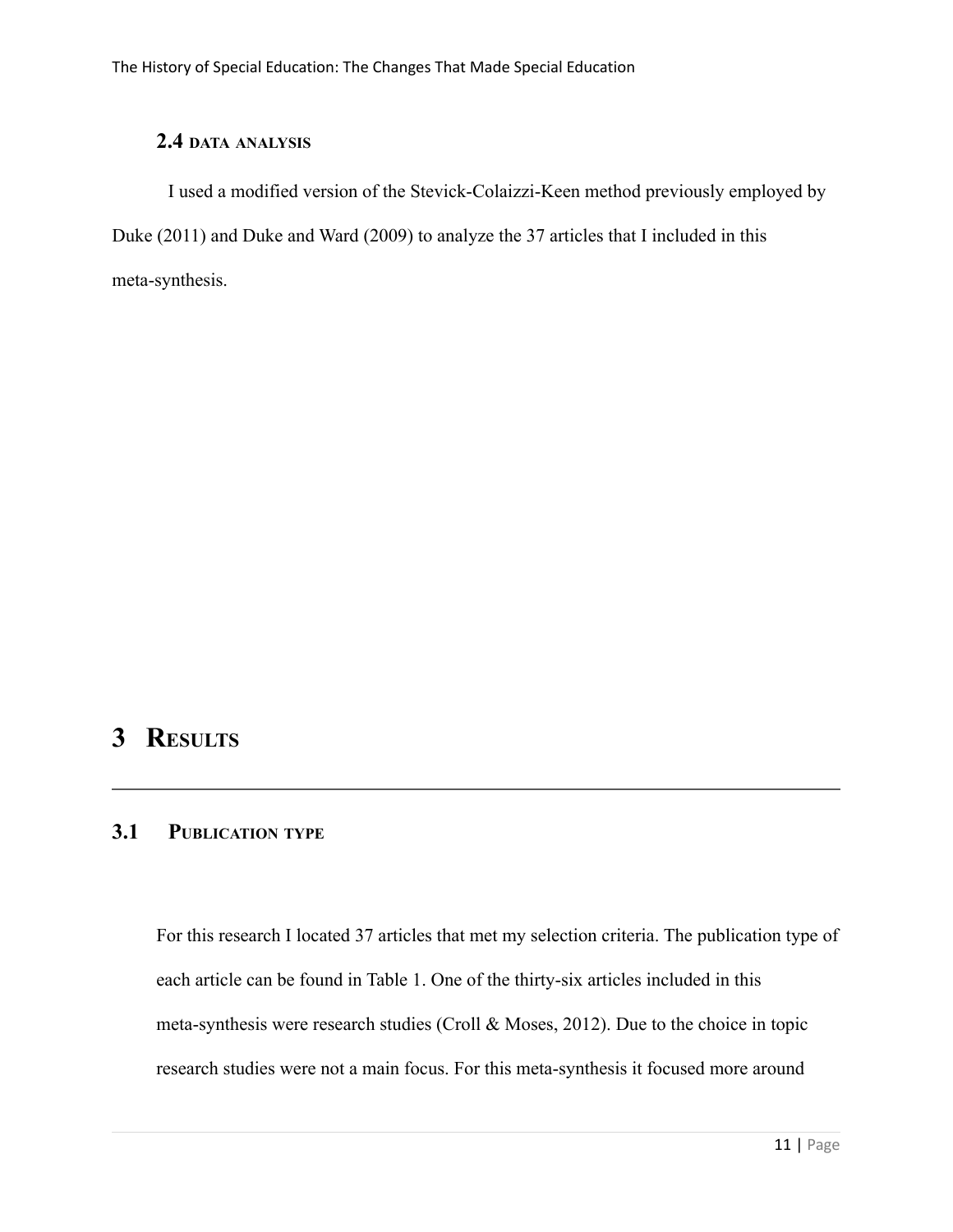descriptive work on the topic of special education and the changes it faced over time. Twenty-five of the thirty-six articles used were descriptive works (Aron & Loprest, 2012; Estrin & Nelson-Barber, 1995; Fuchs, Fuchs & Fernstorm, 1993; Gallagher, 1974; Greene, 2007; Grosenick, 1981; Hanushek, Kain & Rivkin, 2002; Hocutt, 1996; Itkonen, 2007; Kakalik, 1979; Lee, 2005; Lewit & Baker, 1996; Martin, Martin & Terman, 1996; Milofsky, 1986; Norwich, 1993; Olson & Larson, 1970; Parrish & Chambers, 1996; Parson, 2000; Pijl & Pijl, 1998; Reschly, 2002; Swan, 1984; Vincent, Evans, Lunt & Young, 1996; Wang & Reynolds, 1996; Weintraub, 2005; Wilson, 1975). Five of the thirty-six were reviews of literature (Fan, 2014; Klingner & Boardman, 2011; Mazurek & Winter, 1996; O'Connor & Fernandez, 2006; Odom & Fewell, 1983). Lastly, four of the thirty-six were guides (No Child Left Behind Act of 2001, 2001; Terman, Larner, Stevenson & Behrman, 1996; U.S. Department of Education, 2002; U.S. Department of Education, 2002).

| Author(s) and Year of<br>Publication | Publication Type | <b>Abstract/Summary</b>                                                                                                                          |
|--------------------------------------|------------------|--------------------------------------------------------------------------------------------------------------------------------------------------|
| Aron & Loprest, 2012                 | Descriptive Work | Education is important<br>for all children, but even<br>more important for<br>children who face<br>limited social and<br>economic opportunities. |
| Burrello & Sage, 1981                | Descriptive Work | Addresses changes to<br>provide education for all<br>children.                                                                                   |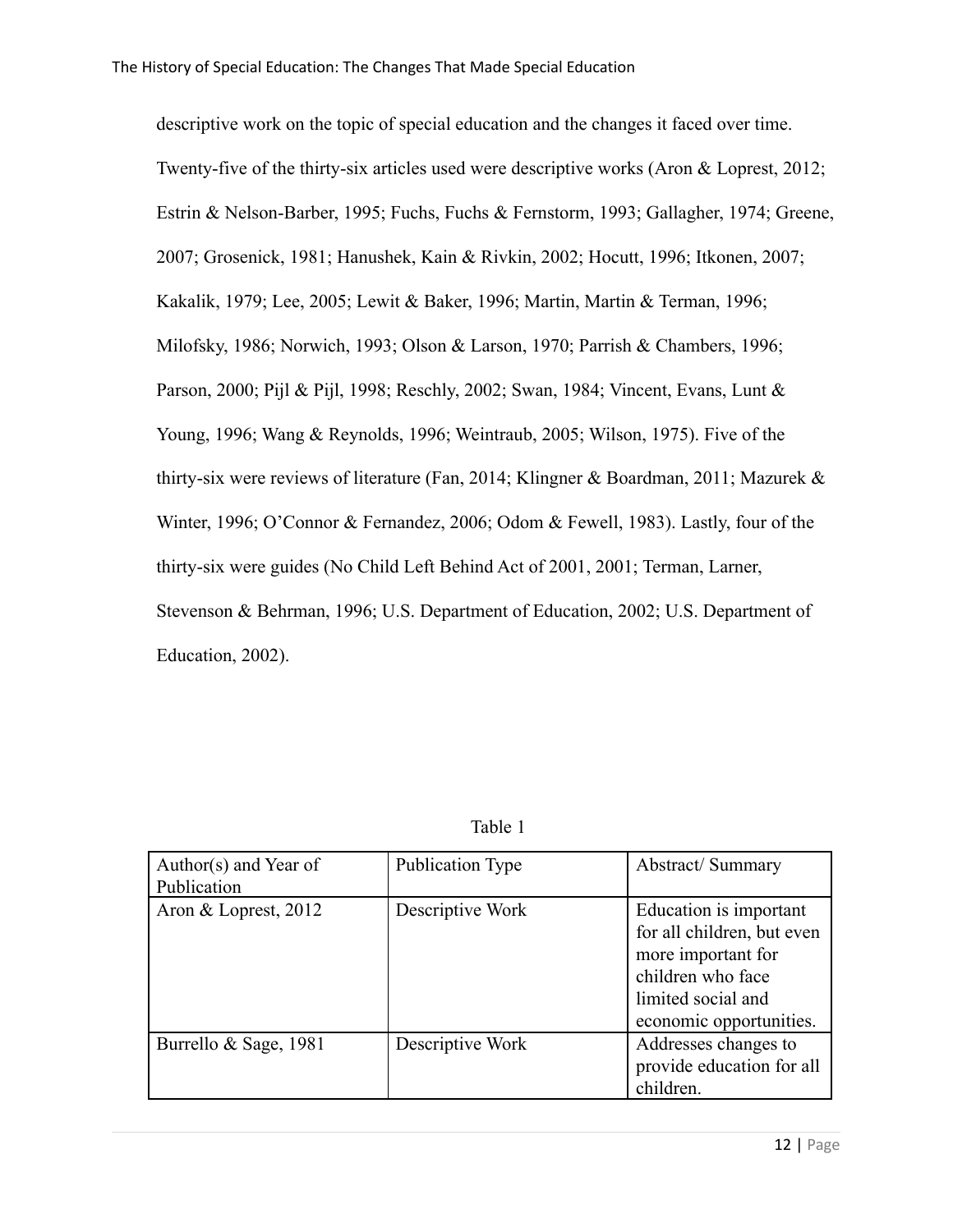| Croll & Moses, 2003       | Research study       | That special education<br>needs were 1 in 5 in |
|---------------------------|----------------------|------------------------------------------------|
|                           |                      |                                                |
|                           |                      | 1981 and are now 1 in 4                        |
|                           |                      | in 1998. Learning                              |
|                           |                      | disabilities were by far                       |
|                           |                      | the most common.                               |
| Croll & Moses, 1998       | Descriptive Work     | Focuses on the debate                          |
|                           |                      | and policy of inclusion.                       |
| Fan, 2014                 | Review of Literature | Review of FAPE and                             |
|                           |                      | <b>IDEA</b>                                    |
| Fuchs, Fuchs & Fernstorm, | Descriptive work     | Debates about where to                         |
| 1993                      |                      | educate students with                          |
|                           |                      | disabilities.                                  |
| Gallagher, 1974           | Descriptive Work     | Major trends in special                        |
|                           |                      | education in the U.S.                          |
|                           |                      | Discussion on financial                        |
| Greene, 2007              | Descriptive Work     |                                                |
|                           |                      | incentives to schools.                         |
| Grosenick, 1981           | Descriptive Work     |                                                |
| Hanushek, Kain & Rivkin,  | Descriptive Work     | Focuses on the costs that                      |
| 2002                      |                      | providing mandated                             |
|                           |                      | programs for students in                       |
|                           |                      | special education and                          |
|                           |                      | their effectiveness.                           |
| <b>Hocutt</b> , 1996      | Descriptive Work     | What are the most effect                       |
|                           |                      | interventions for                              |
|                           |                      | students with                                  |
|                           |                      |                                                |
|                           |                      | disabilities.                                  |

| Itkonen, 2007             | Descriptive Work | PL 94-142 and the<br>changes it had on the<br>lives of children with<br>disabilities, families, and<br>professionals. |
|---------------------------|------------------|-----------------------------------------------------------------------------------------------------------------------|
| Kakalik, 1979             | Descriptive Work | Identifies the major<br>issues related to the cost<br>of special education for<br>children and their<br>families.     |
| Klingner & Boardman, 2011 | Descriptive Work | This article discusses the<br>mixed methods when<br>conducting special<br>education research.                         |
| Lee, 2005                 | Descriptive Work | Author shares his<br>personal experiences                                                                             |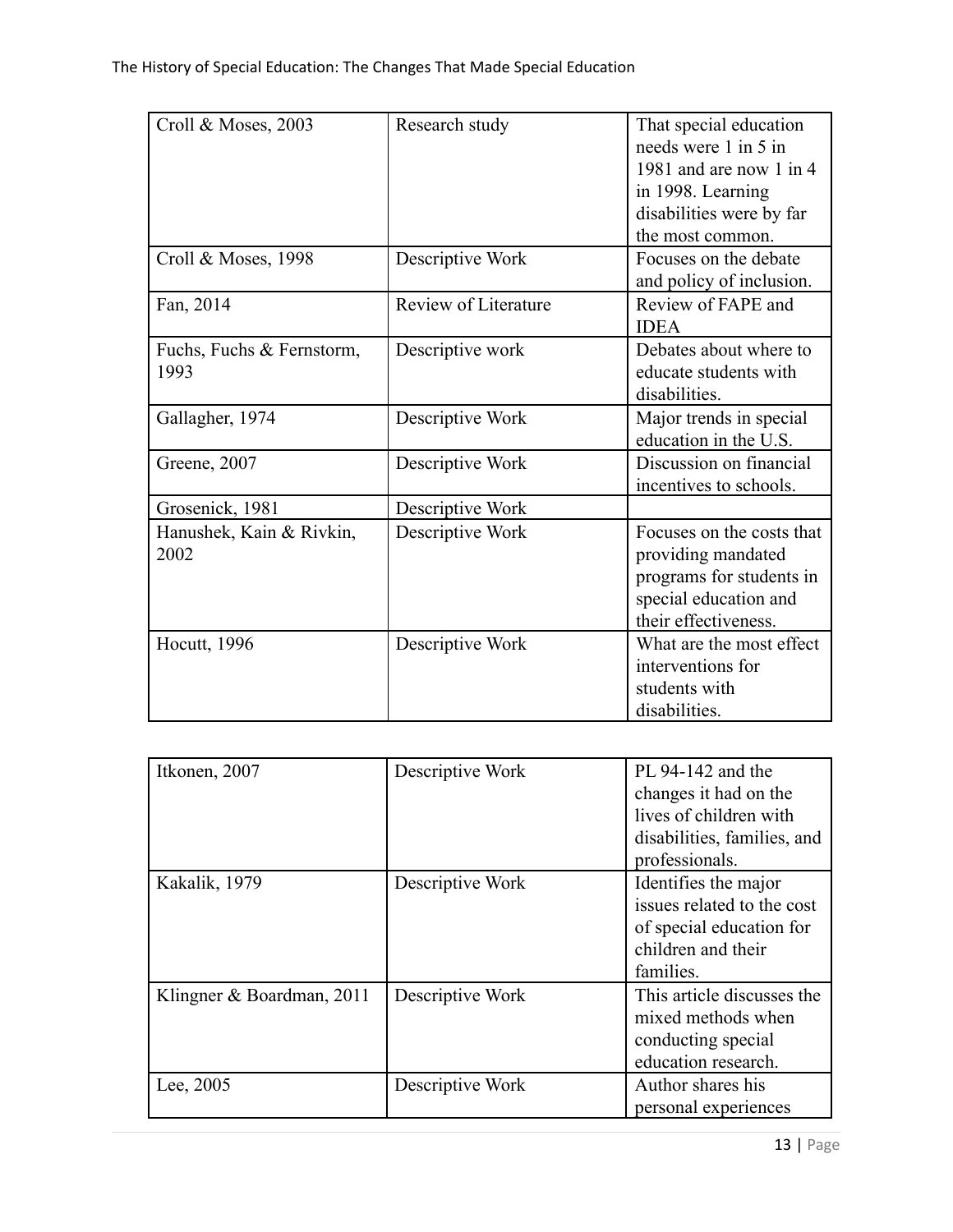|                                  |                      | with his own learning<br>disability.                                                                          |
|----------------------------------|----------------------|---------------------------------------------------------------------------------------------------------------|
| Lewit & Baker, $1996$            | Descriptive work     | Discussion about how<br>for decades public<br>schools were<br>ill-prepared for students<br>with disabilities. |
| Martin, Martin & Terman,<br>1996 | Descriptive work     | State legislatures,<br>Federal courts, and U.S.<br>Congress educational<br>rights.                            |
| Milofsky, 1986                   | Descriptive work     | Focuses on the<br>inequalities in society<br>and the roles they play<br>on education.                         |
| Mazurek & Winter, 1996           | Review of Literature | Review of Grant, 1996<br>Comparative Education                                                                |

| No Child Left Behind Act of<br>2001, 2001 | Guide                    | No Child Left Behind,<br>2001                                                                                        |
|-------------------------------------------|--------------------------|----------------------------------------------------------------------------------------------------------------------|
| Norwich, 1993                             | Descriptive Work         | Focuses on policy issues<br>in the special education<br>realm.                                                       |
| O'Connor & Fernandez,<br>2006             | Review of Literature     | <b>Review on National</b><br>Research Council, 2002<br>on the impact of poverty.                                     |
| Odom & Fewell, 1983                       | Review of Literature     | Review of St. Pierre,<br>1982; Cook & Gruder,<br>1978; Datta, 1981.                                                  |
| Olson & Larson, $1970$                    | Descriptive work         | They explore does one<br>program affect the<br>others? What roles do<br>special educators play in<br>these programs. |
| Parrish & Chambers, 1996                  | Descriptive work         | Public education budgets<br>and how they are<br>allocated for special<br>education programs.                         |
| Parson, 2000                              | <b>Literature Review</b> | Focuses on student<br>engagement.                                                                                    |
| Pijl & Pijl, 1998                         | Descriptive Work         | Article debated how to<br>reduce the number of<br>special education<br>placements.                                   |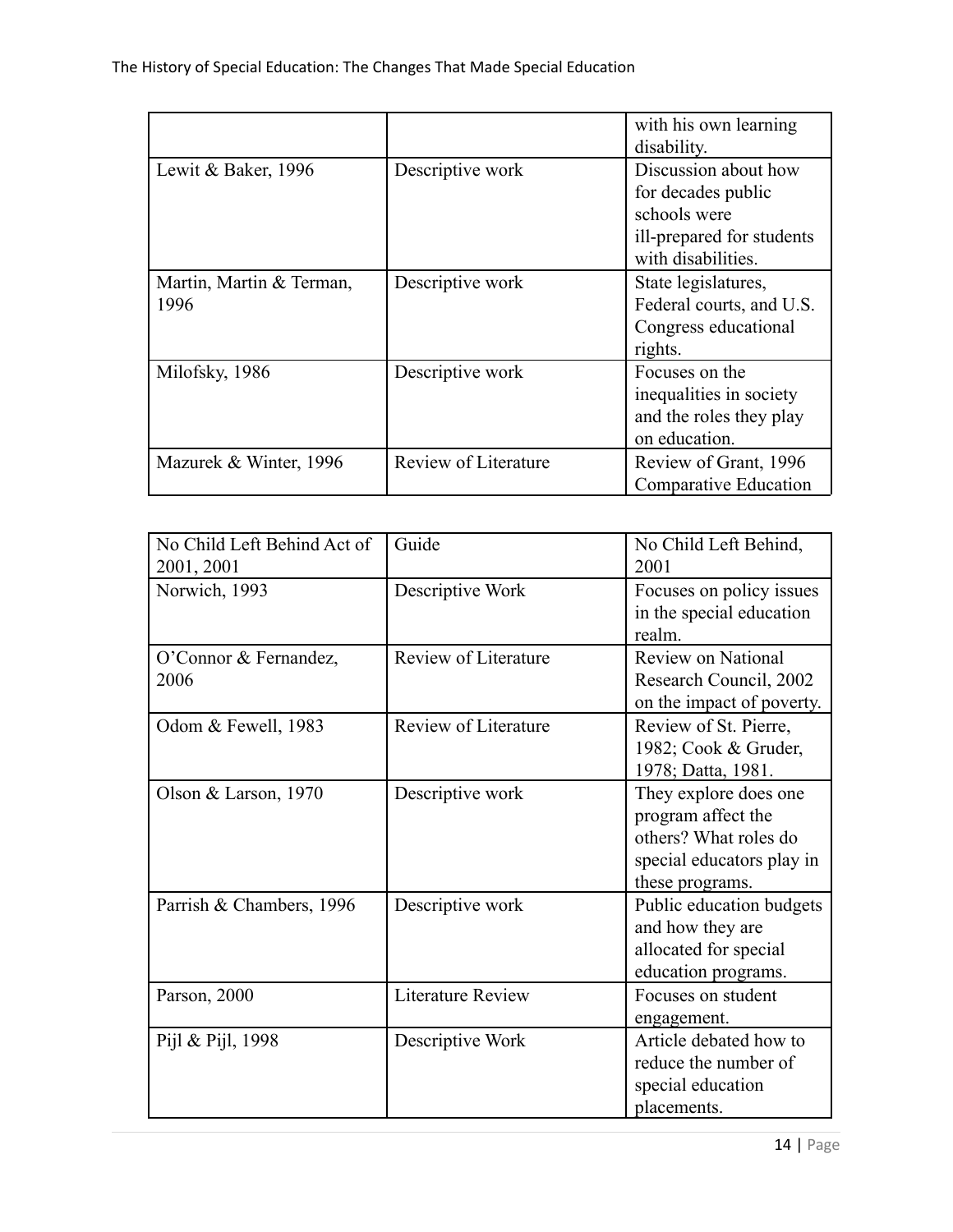| Reschly, 2002                                | Descriptive Work     | Article focuses on three<br>themes, classification,<br>fairness to minority<br>students, and special<br>education outcomes.       |
|----------------------------------------------|----------------------|-----------------------------------------------------------------------------------------------------------------------------------|
| Snow, 1984                                   | Review of Literature | Heller, Holtzman &<br>Messick, 1982; Resnick<br>& Finn, 1983                                                                      |
| Swan, 1984                                   | Descriptive work     | Focuses on state policy<br>in early childhood<br>special education.                                                               |
| Terman, Larner, Stevenson &<br>Behrman, 1996 | Guide                | Analysis of key issues in<br>special education for<br>students with<br>disabilities.                                              |
| Vincent, Evans, Lunt &<br>Young, 1996        | Descriptive Work     | Focuses on the roles<br>special education<br>professionals play in<br>education.                                                  |
| U.S. Department of<br>Education, 2002        | Guide                | No Child Left Behind                                                                                                              |
| Wang & Reynolds, 1996                        | Descriptive Work     | How to effectively serve<br>disabled children in<br>regular school programs.                                                      |
| Weintraub, 2005                              | Descriptive Work     | Historical accounts of<br>developments and<br>milestones of learning<br>disabilities in courts,<br>legislatures, and<br>Congress. |
| <b>Wiley</b> , 2006                          | Descriptive Work     | Historical perspectives<br>on special education.                                                                                  |
| Wilson, 1975                                 | Descriptive Work     | Having equality for<br>children with special<br>needs the same as<br>children in general<br>education classes.                    |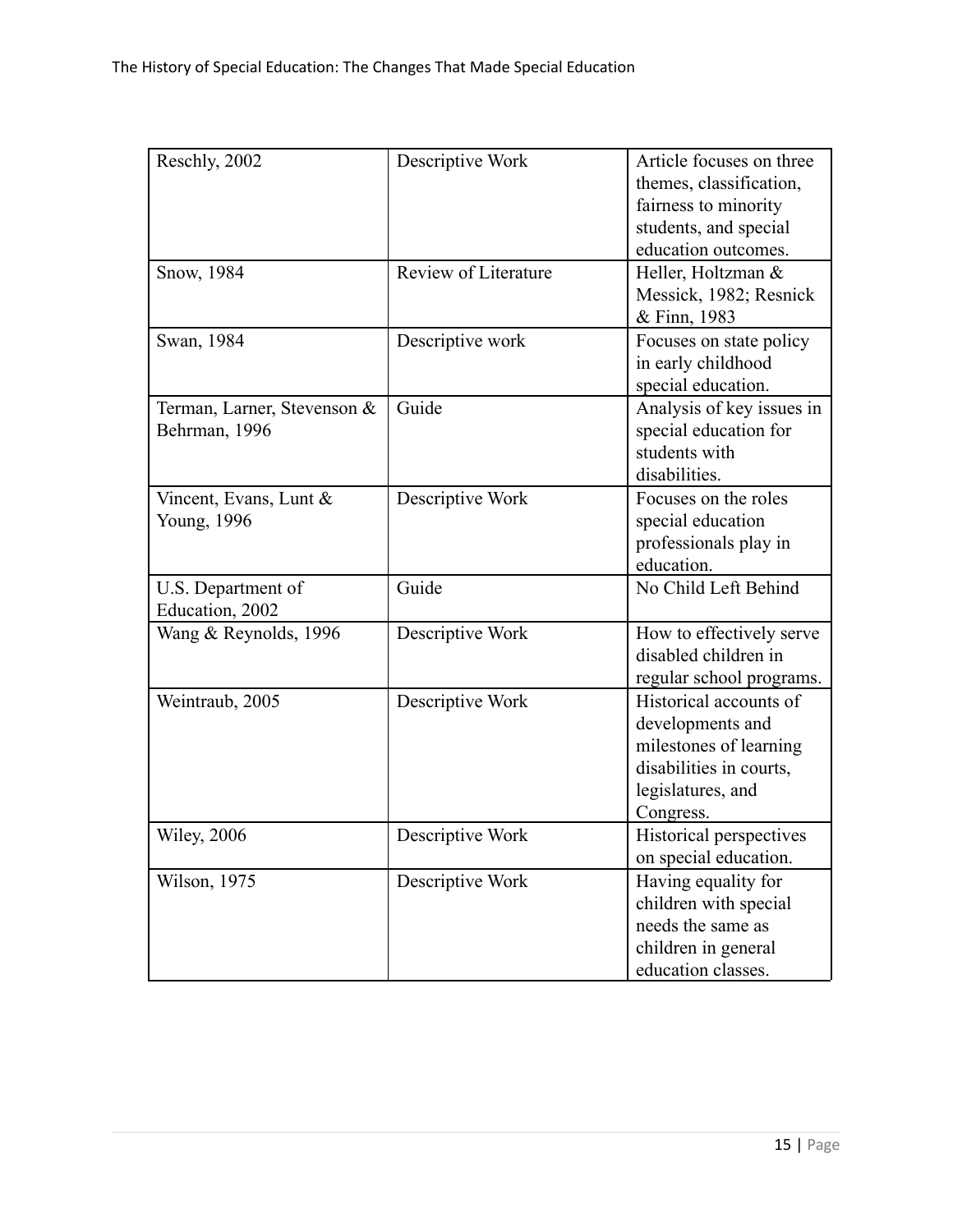## **3.2 RESEARCH DESIGN, PARTICIPANTS, DATA SOURCES, AND FINDING OF THE STUDIES**

As stated in section 3.1, out of all thirty-six articles only one was a research study (Croll & Moses, 2012). The author, research design, participants, data source and findings are all identified in Table 2 below.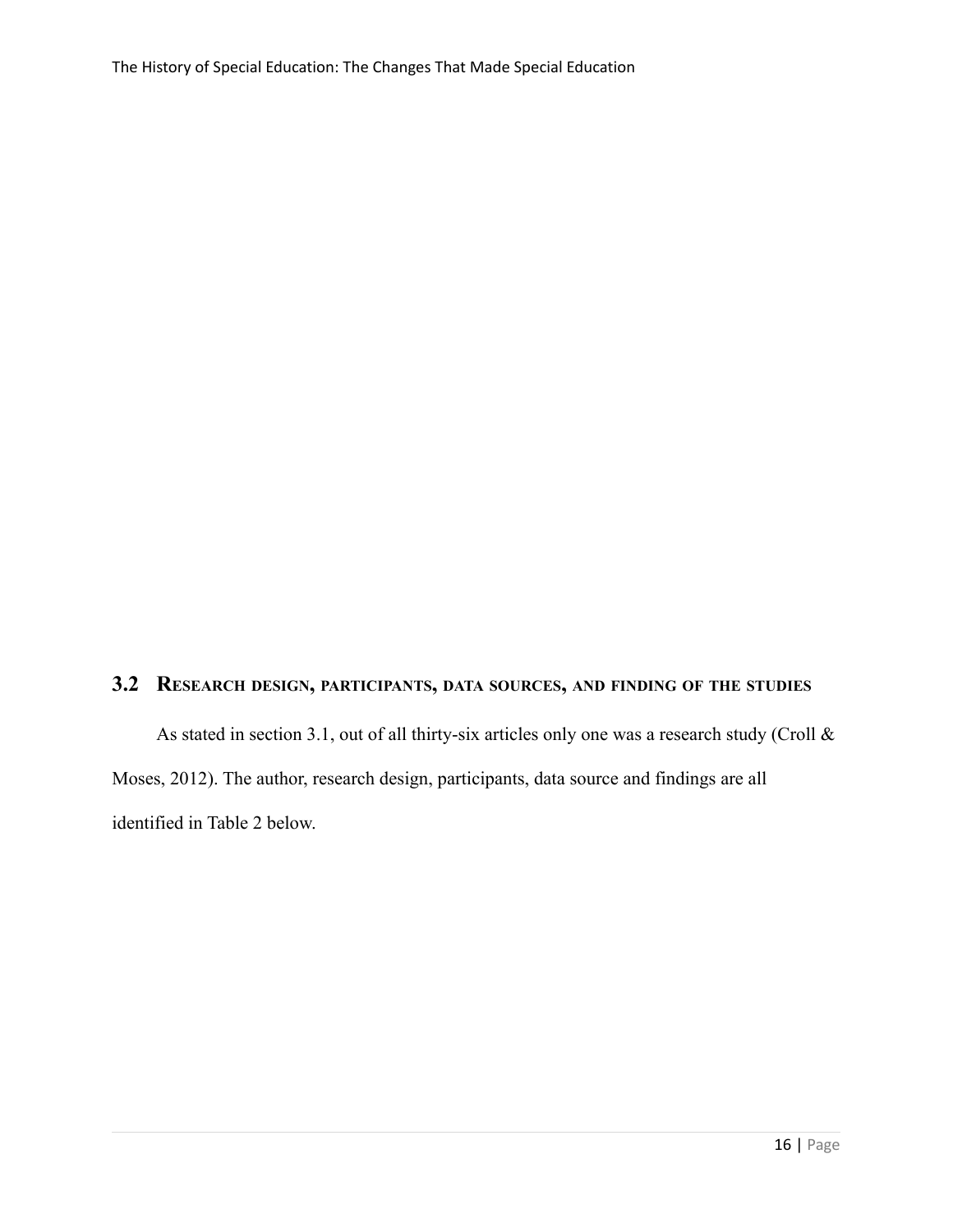Table 2

| Author                 | Research Design | Participants                                                                   | Data Sources   | Findings                                                                                                                                                        |
|------------------------|-----------------|--------------------------------------------------------------------------------|----------------|-----------------------------------------------------------------------------------------------------------------------------------------------------------------|
| Croll & Moses,<br>2003 | Qualitative     | Not stated<br>number by the<br>survey was taken<br>by students and<br>teachers | <b>Surveys</b> | That special<br>education needs<br>were $1$ in $5$ in<br>1981 and are<br>now $1$ in $4$ in<br>1998. Learning<br>disabilities were<br>by far the most<br>common. |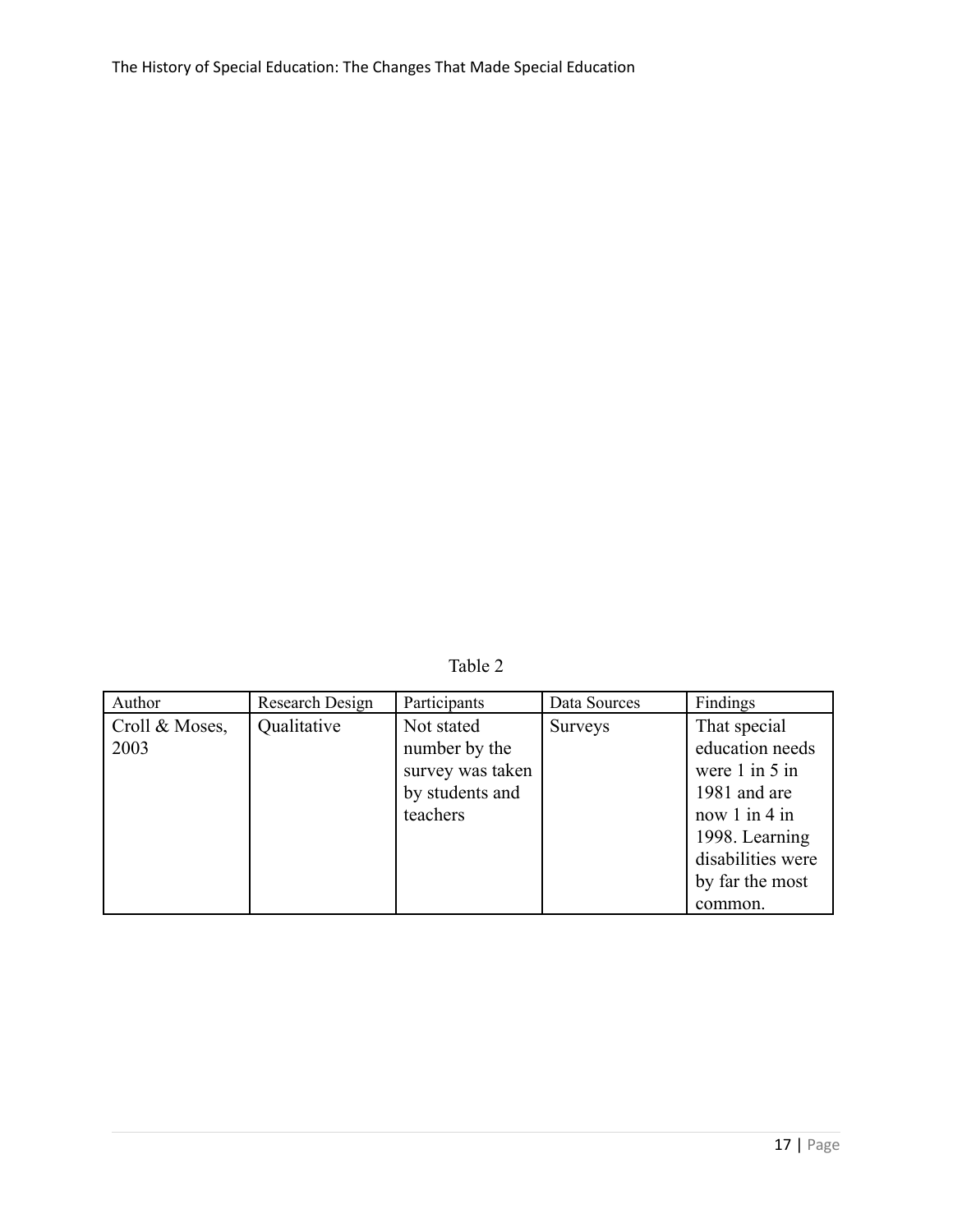### **3.2.1 Research Design**

The one and only research study used a quantitative research design (Croll & Moses, 2012). They gathered information than compared it to information that they gathered twenty years later.

### **3.2.2 Participants and Data Sources**

The participants from the research study were high school students and teachers who fall under the category of having a learning disability or a professional that provides services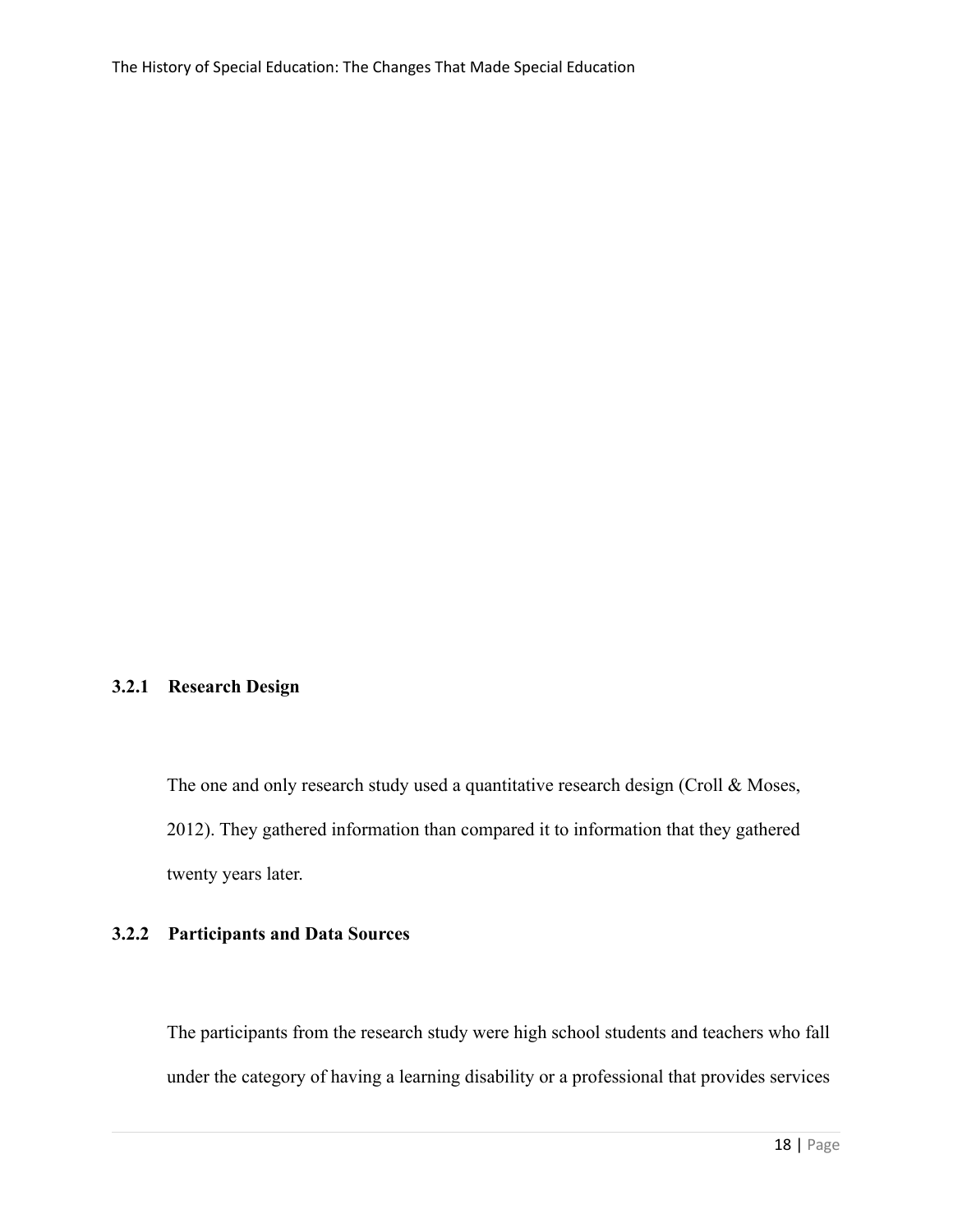to these students. Surveys were used to collect data from the participants both students and teachers.

### **3.2.3 Findings of the Study**

The finding of the one research study included in this meta-synthesis is summarized as followed.

- 1. That the placement of students in public schools and the development of curriculum need to fit the needs of all students.
- 2. Data shows movement in the area of making curriculum fitting the needs of all students. Transition in to universal design of learning. Helping to meet every students needs in the classroom.
- 3. The studies showed that there are more students now that are now being acknowledge for having special needs, than twenty years prior.

# **3.3 EMERGENT THEMES**

Four themes that have made relevant prevalence from my analysis of the 37 articles included in this meta-synthesis. The emergent themes include: (A) Supporting and developing programs and services, (B) Allocating funds to programs, (C) Advocacy for children with disabilities, (D) Laws and Acts for children with special needs. These four themes and their formulated meanings are represented in Table 3.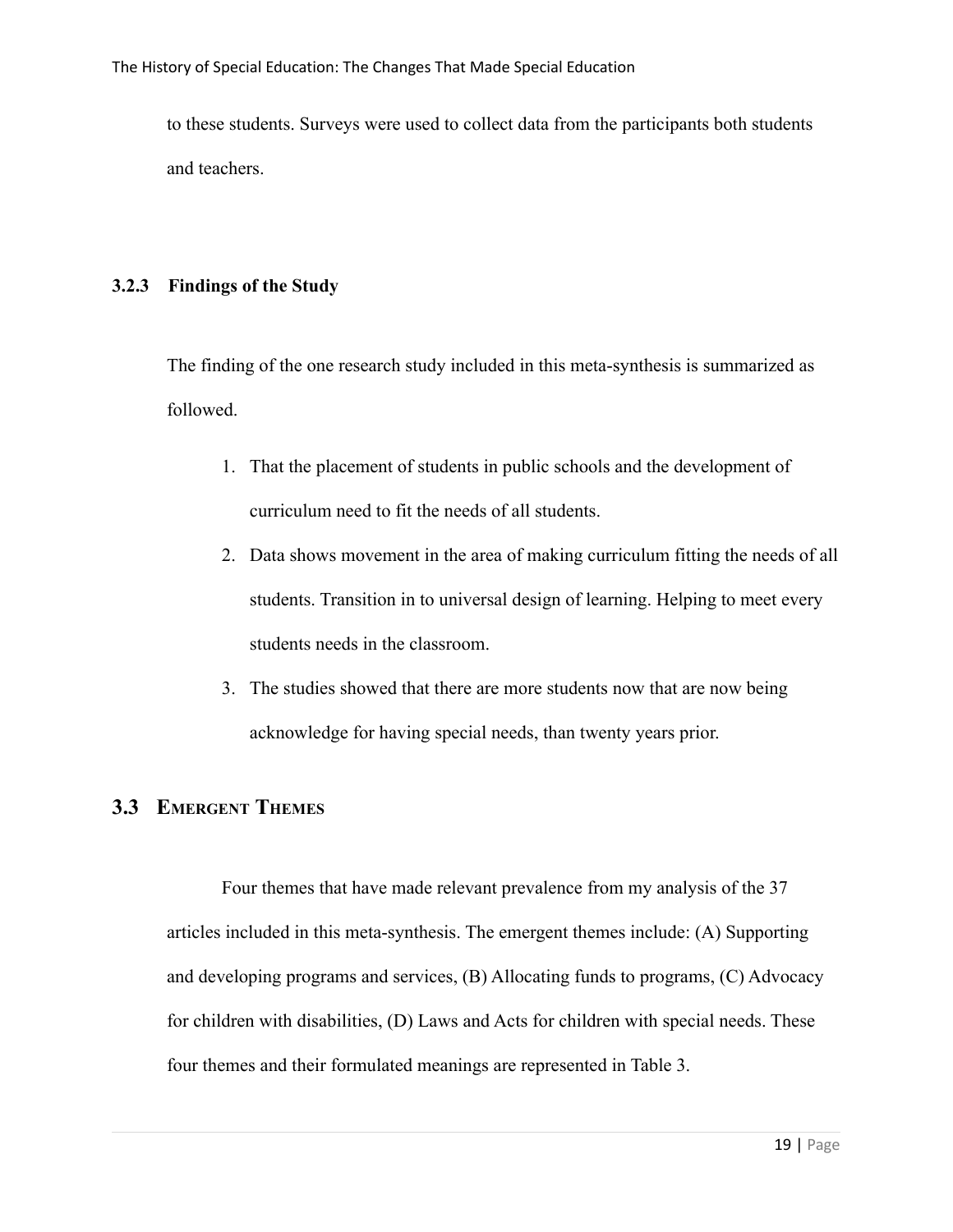Table 3

| Theme                                                     | <b>Formulated Meaning</b>                                                                                                                                                                                          |
|-----------------------------------------------------------|--------------------------------------------------------------------------------------------------------------------------------------------------------------------------------------------------------------------|
| Supporting and Developing Programs and<br><b>Services</b> | • Local and State governments to<br>provide free and appropriate<br>education to all students.<br>• Implementing programs and services<br>to meet students' needs and the<br>needs of their families.              |
| Allocating Funds to Programs                              | • Provide funds to enable state and<br>local education agencies to comply<br>with new requirements<br>• Program funding have grown since<br>1975.<br>Student populations has increased<br>$\bullet$<br>since 1975. |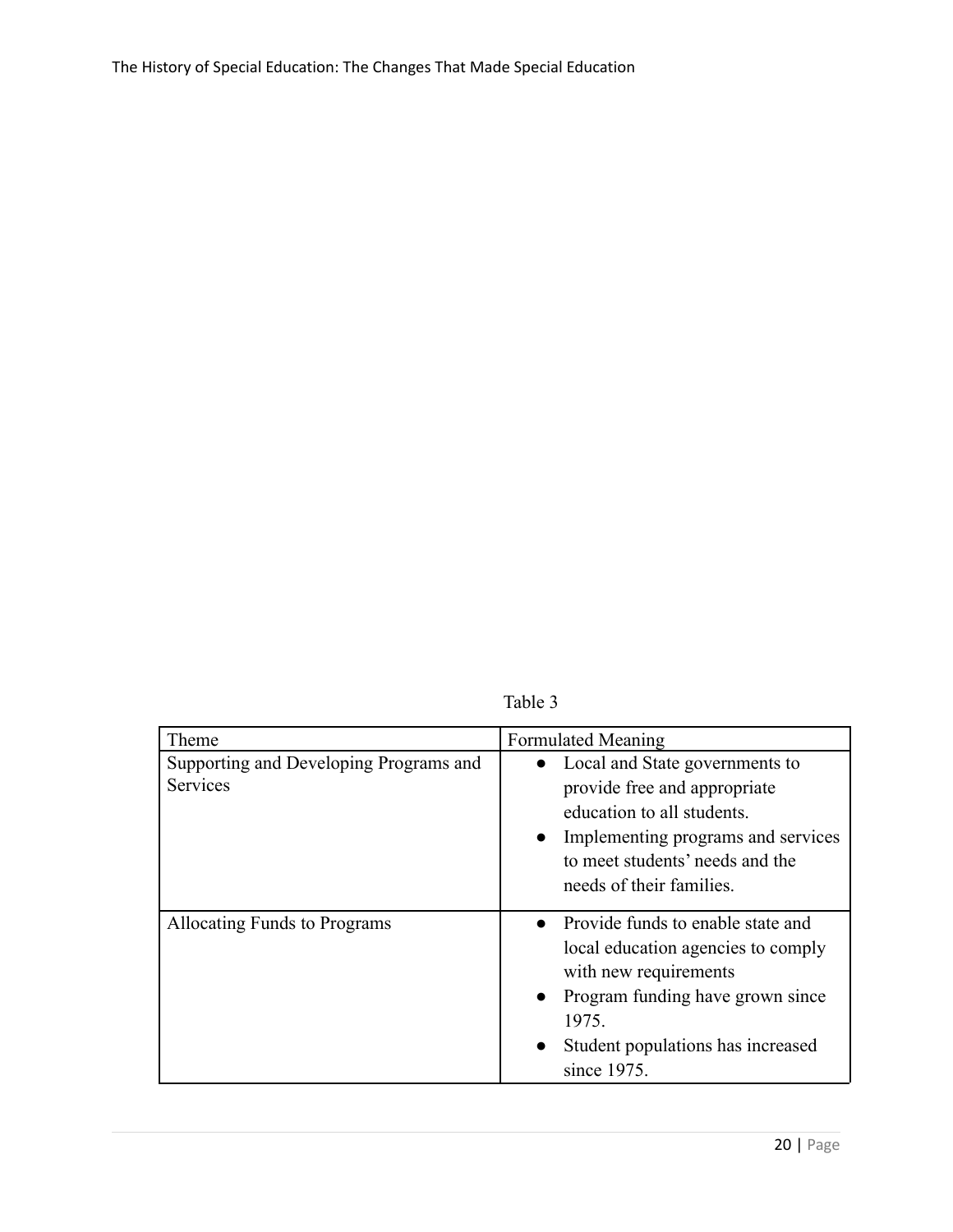|                                                  | • Center for Special Education<br>Finance determine a student with<br>special needs will need anywhere<br>from \$10,558 to \$20,095.                                                                                                                                                                                                                                                                                                                                                                                                                                                                                                                                                                                                                                |
|--------------------------------------------------|---------------------------------------------------------------------------------------------------------------------------------------------------------------------------------------------------------------------------------------------------------------------------------------------------------------------------------------------------------------------------------------------------------------------------------------------------------------------------------------------------------------------------------------------------------------------------------------------------------------------------------------------------------------------------------------------------------------------------------------------------------------------|
| Advocacy for Children with Disabilities          | Assuring that all students with<br>disabilities receive public education<br>that meets their unique needs.<br>To protect the rights of students with<br>disabilities and their parents.<br>To help state and local education<br>agencies provide education of all<br>children.<br>Rights of children with disabilities<br>and their families.                                                                                                                                                                                                                                                                                                                                                                                                                       |
| Laws and Acts for children with Special<br>Needs | Laws provide training for<br>$\bullet$<br>professionals and teachers who<br>worked with students who have<br>disabilities<br>Rehabilitation Act of 1973<br>guaranteed civil rights for the<br>disabled<br>Education for All Handicapped<br>Children's Act of 1975 established<br>the right of children with disabilities<br>to receive a free, appropriate public<br>education<br>Americans with Disabilities Act<br>barred discrimination in<br>employment, public services,<br>transportations, public<br>accommodations, and<br>telecommunication.<br><b>Individuals with Disabilities</b><br>Education Act (IDEA) commitment<br>to ensure equality of opportunities,<br>full participation, independent<br>living, and economic sufficiency for<br>individuals. |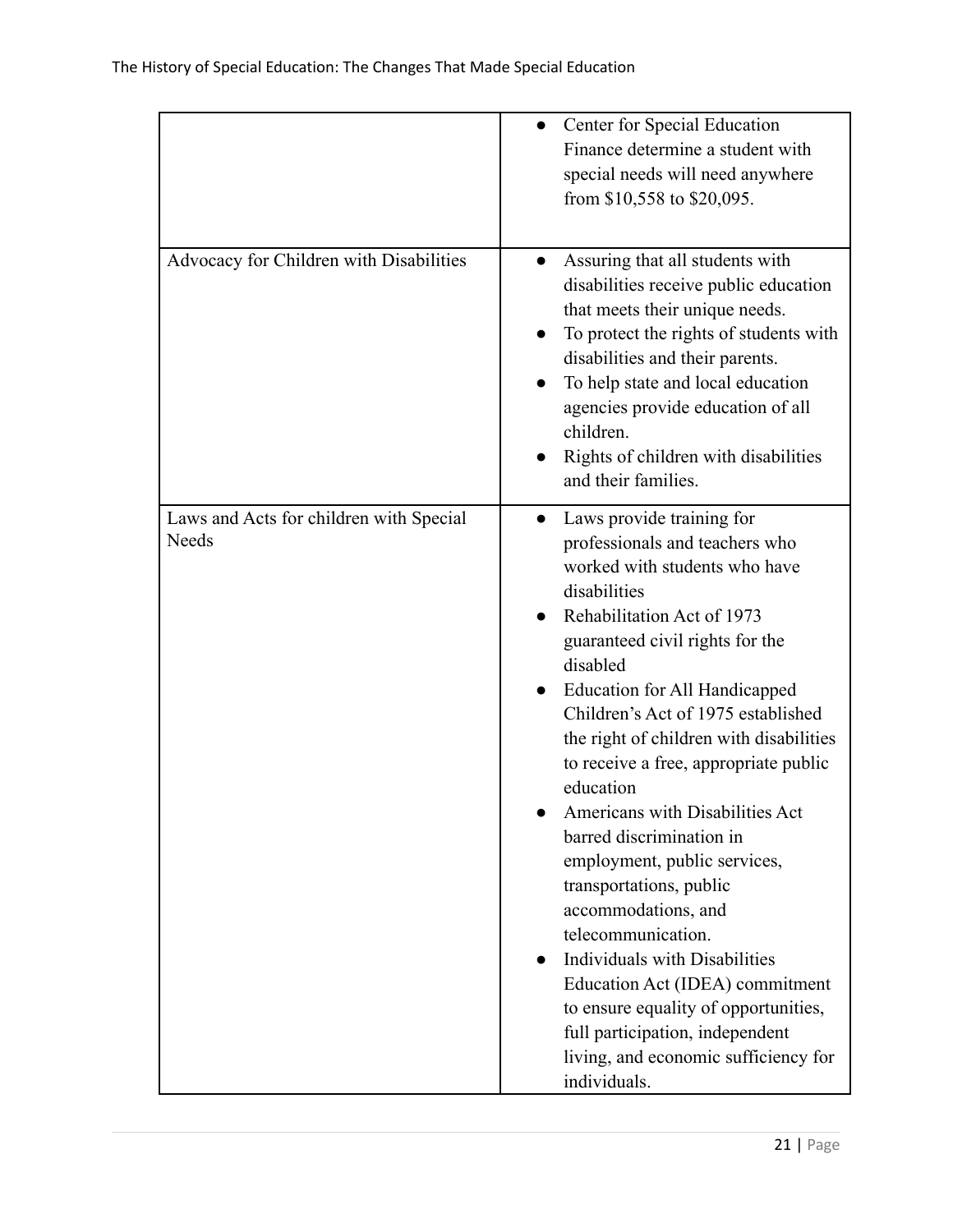| No Child Left Behind Act required<br>$\bullet$ |
|------------------------------------------------|
| accountability for academic                    |
| performance of all children.                   |
|                                                |

# **4 DISCUSSION**

In this section I have summarized the prominent four themes from my analysis of the 37 articles included in this meta-synthesis. These emergent themes were then connected to my own experiences in the special education field.

### **4.1 SUPPORTING AND DEVELOPING PROGRAMS AND SERVICES**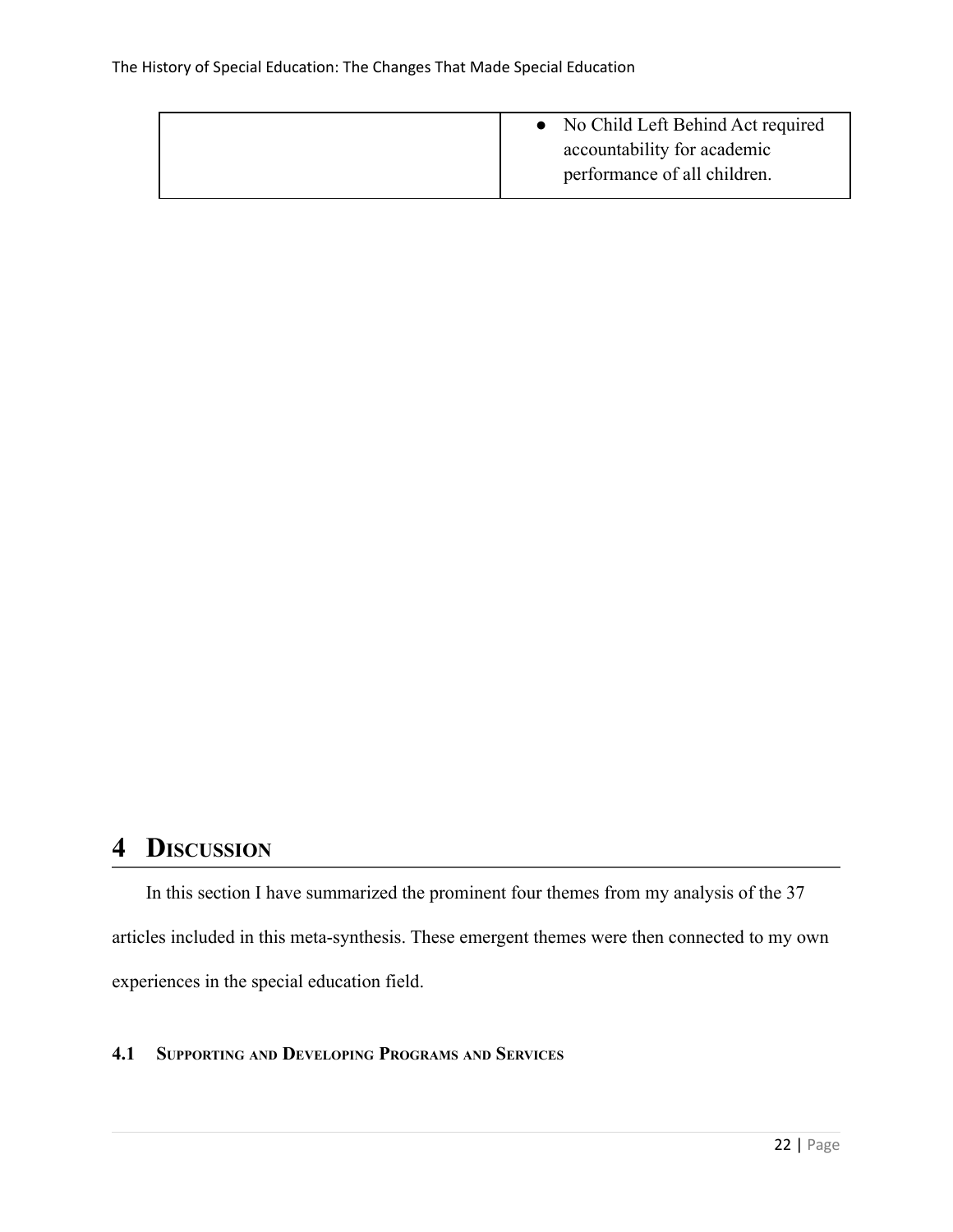The creation of special education programs has been a long road of struggles up until 1965 when the Unites States started recognizing students with disabilities. In 1965 President Lyndon Johnson signed the Elementary and Secondary Education Act, this act allowed students with disabilities and economic disadvantages support. This however, did not solve all the problems or struggles that were being faced by these students. This would be a continuous on-going battle that over time new programs will be developed, and new services will be available.

With the help of parents, students and other advocates, special education has been able to create programs that have help students thrive in school and beyond. Throughout the years some of these programs that have set fire to the special education are Individuals with Disabilities Education Act (IDEA). IDEA requires states to provide special education and related services to students who need them. IDEA greatest development as a program is the fact that every student is entitled to a free and appropriate public education (FAPE). FAPE goes hand in hand with Individualized Education Program (IEP). Federal and State educational agencies require schools to develop and implement an IEP for students who meet the criteria, but parents also have the option to refuse special education services. The overlying product of the development of programs and supporting them is that every student that needs the services of special education can now receive them. Students and families are now receiving services that would have never been possible prior to 1965. In the last 50 years new policies, programs, and services have been developing new ways to better help all students in education.

#### **4.2 ALLOCATING FUNDS TO PROGRAMS**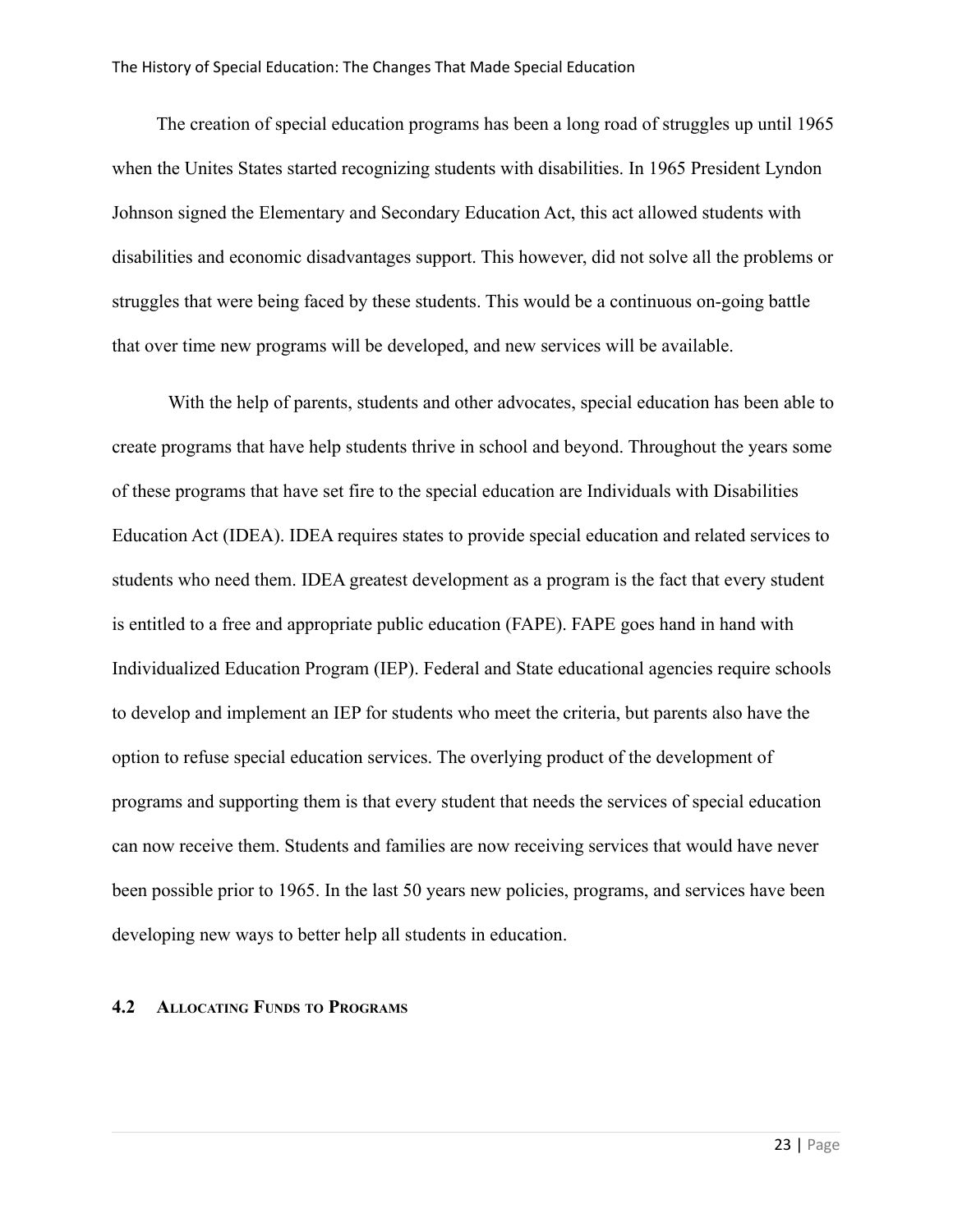With new programs and services getting started new funding also had to be put aside to guarantee these programs would be able to operate. With special education programs growing with every passing year more and more money needs to get set aside to ensure the programs can run to their full potential. Special education has seen the biggest growth since IDEA was passed in 1975, more and more students are now enrolled in the programs. A portion of the money that funds special education programs comes from the Federal government. Depending on the special education program a school offers will depend on the amount of funding they will receive.

This can cause problems though for school. Schools that do not receive enough funding are forced to make up the difference on their own. This places pressure not only on the school and the district, but the community members who live in that school district who see a rise in their taxes. As previously state only a portion of funding comes from the Federal government, the other funding is split between the state and the school district. Therefore, depending on how well your state and district manage their money can determine the amount of funding for special education.

#### **4.3 ADVOCACY FOR CHILDREN WITH DISABILITIES**

Throughout the 1950's and 1960's families were doing everything that they could to get some help with education for their child. Prior to these times children who had disabilities were sent away, or kept at home. They were not allowed to be in public schools, to public schools it was a burden to have these students in their school. Well in the 1950's and 1960's families with children who had disabilities began association to advocate for rights for their children when it came to education.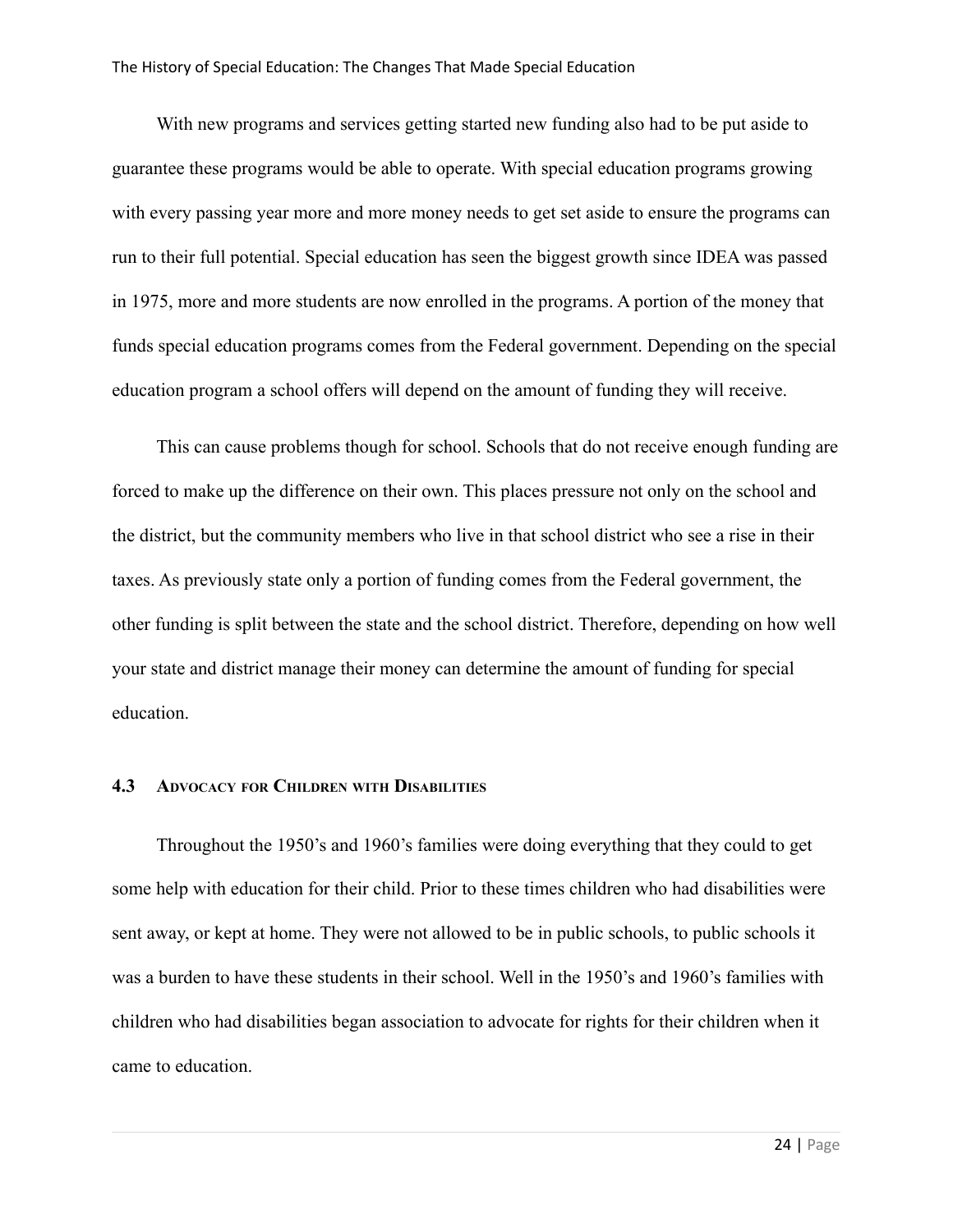These were not easy task with conflicting opinions on how to best meet the needs of these students. Parents advocating what they think would be best for their student and child, while the government would have different ideas on how to assess the problem at hand. Advocating has been and will continue to be a very passionate topic for parents with children who have disabilities.

As the last 50 years have progressed so has the advocating for children with disabilities. Before standing outside Congress and picketing with sign and collecting signatures to petition for new policies seemed like the only way to make progress. Today advocating has been taking to a whole new with everything from doing 5k/Walks/Runs to throwing a concert. Today there is no way that is too big or too small to advocate for equal rights and programs for students with disabilities. The passion for changing the past into something even better for the future is a fire that is growing.

#### **4.4 LAWS AND ACTS FOR CHILDREN WITH SPECIAL NEEDS**

For the past 50 years there has been programs, policies and acts that have changed the face of special education as we know it. What started out as trying to put students with special needs in general education classes or kicking them out of school all together has transformed into specialized programs that can help meet the needs of any student. There have been copious of laws and acts that helped special education become what it is today. Within the next few paragraphs I am going to outline a few of the more well-known and historical turning points.

The first major act to focus on would be Rehabilitation Act of 1973. This act was the first to guarantee civil rights for students with disabilities who are attending any federally funded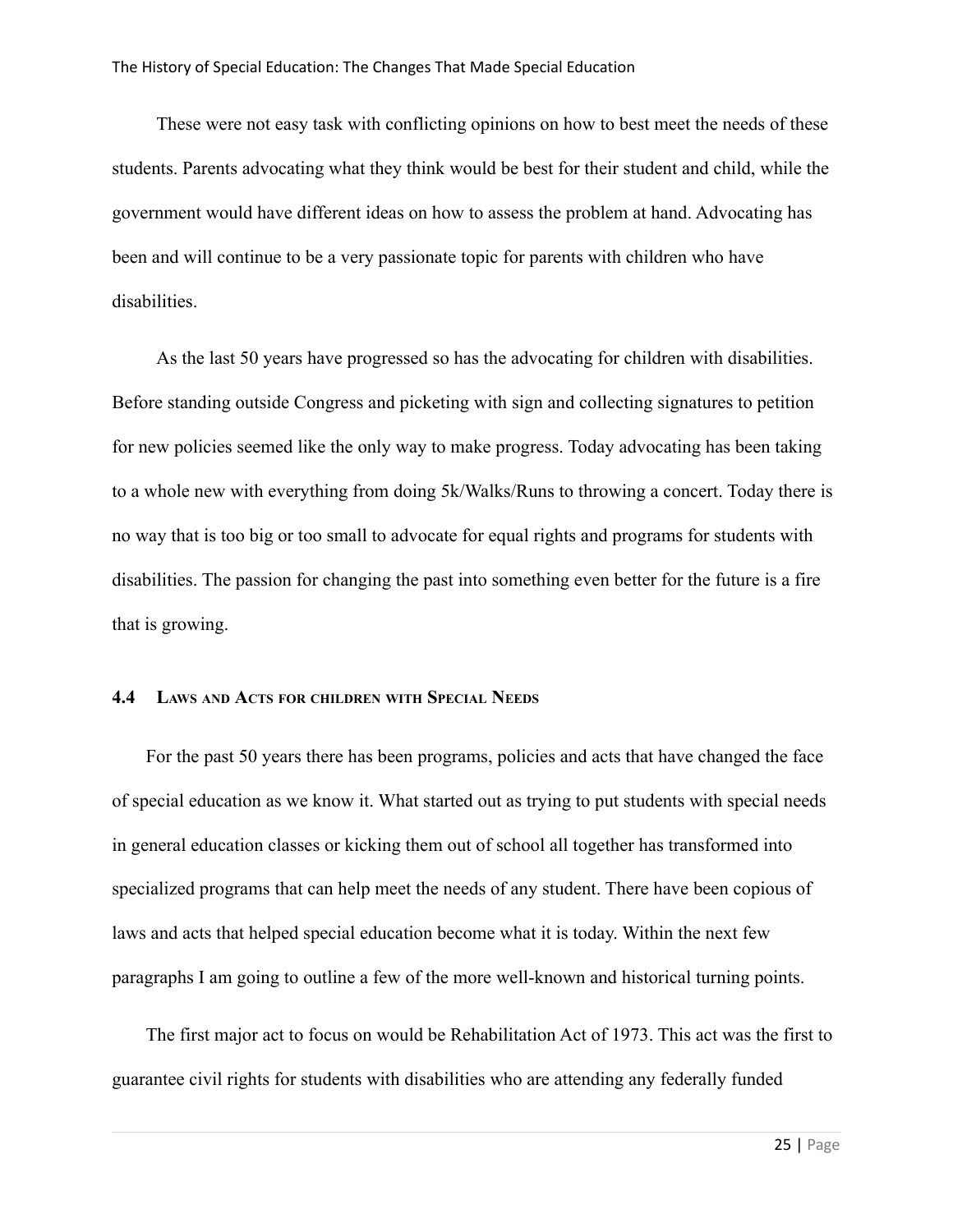schools. This act focuses mostly on the section 504, which applies to people throughout their entire life time not just while they are students in school.

The Americans with Disability Act blossomed from the 1964 Civil Rights Act. This act passed in 1990 banned discrimination in employment, public services, and transportation against individuals who have a disability. The main focus of this act was to ensure equality in school settings for students with disabilities.

As briefly mentioned before the Individuals with Disabilities Education Act (IDEA) of 1997 biggest aspect was creating individualized and transition plans for individuals with disabilities to help better suite their needs while in school and after. This act also requires schools to provide educational services to each and every child that include children with disabilities the same as any other child.

And lastly, which has made its debut fairly recent in the special education world is the No Child Left Behind Act (NCLB) or also known as The Elementary and Secondary Education Act of 2001. This act has been something of controversy over the last couple years. When this act was first passed it called for all students, including those with disabilities to be proficient 100% in reading and math by 2012. Well 2012 has come and gone and plans to revamp the act have been going on since the act has passed. With other acts trying to coincide with NCLB such as Assistive Technology Act of 2004 and IDEA 2004 which help change the way children are identified and what types of aid they can receive.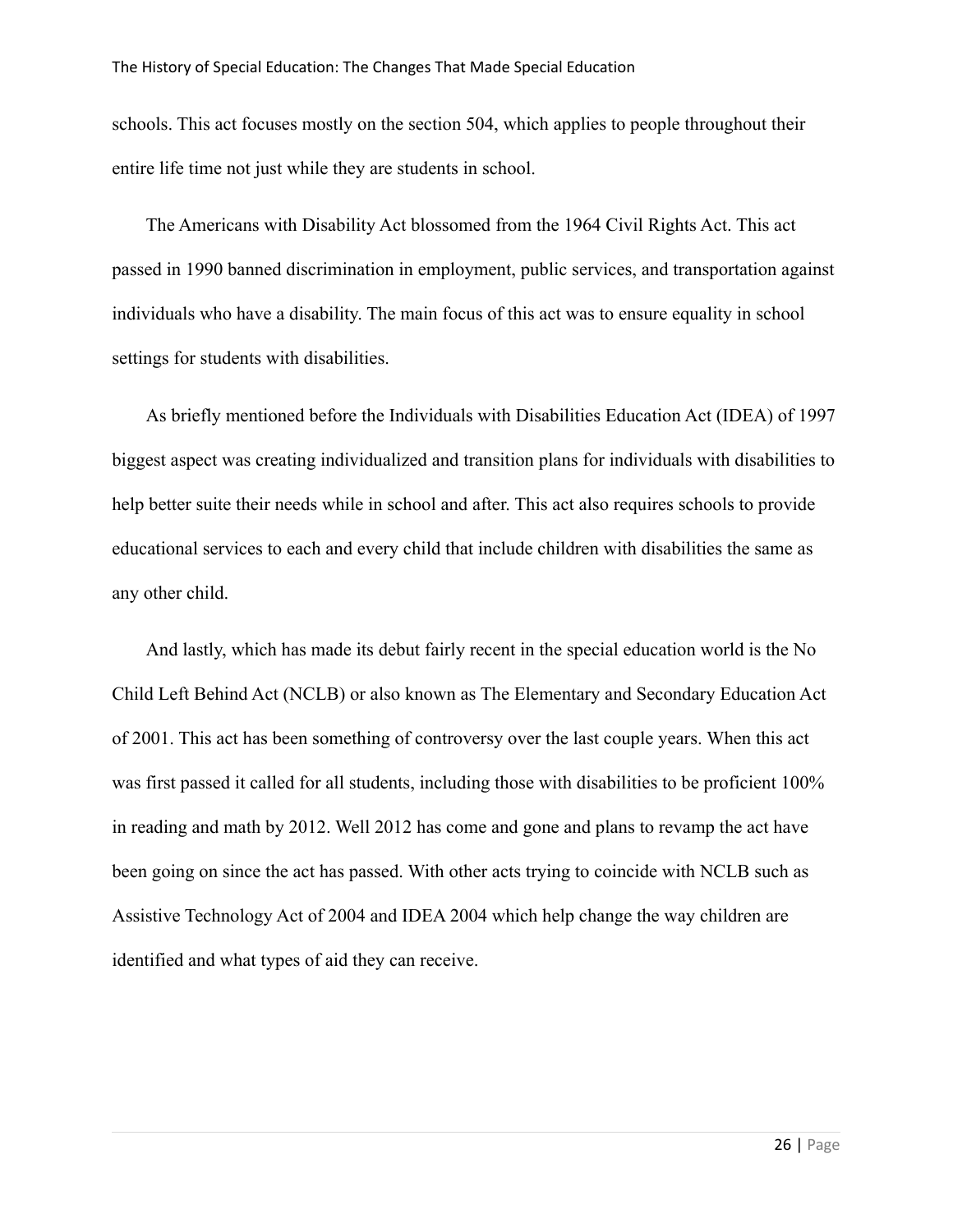With every new policy, program or act that is created. There is also new changes to adapt to, learn from, and change to help continue to make forward progress to help students of all learning abilities to achieve to their fullest potential.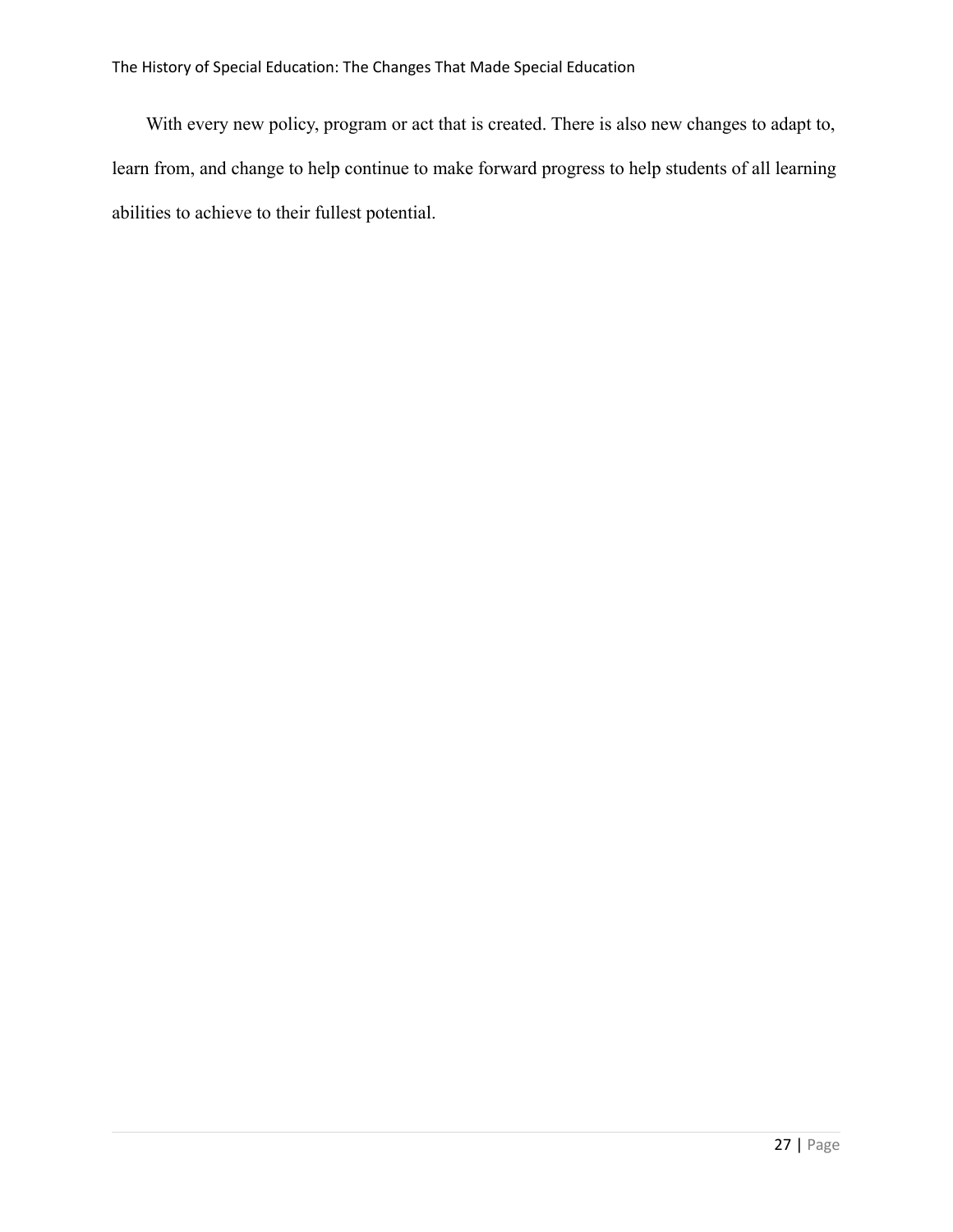# **5 CONCLUSION**

Through researching articles about the historical aspect of special education each article would unfold new and exciting information about the legacy that created special education as we know it today. The bottom underlying theme throughout all the article dealt with change. Sometimes the change turned out to be a wonderful and helpful thing for families and students with disabilities. And other times it cause mass controversy about how things should change and why.

Since the beginning of education, there have always been topics that cause mass controversy among people. No matter the controversy special education has fought its way through time with advocacy and support from people who truly care about it. It has not been an easy road, it took years and years just to come to the conclusion in 1965 that the Elementary and Secondary Education Act was something we needed to make a difference in education. To help not only students with disabilities but also students who faced economic disadvantages. It was then in history that we could final see a true change being made.

However, for the next 50 years I uncovered through copious articles that this was not a change that would change the world over night. This was just a small fire that was being lit, that over the years will eventual grow into an unstoppable wildfire. I do believe we have reached this point now in special education. It took years to take off, but with every passing year, a new policy, a new act, or a new program was created to help us take a step forward in being able to better serve our students.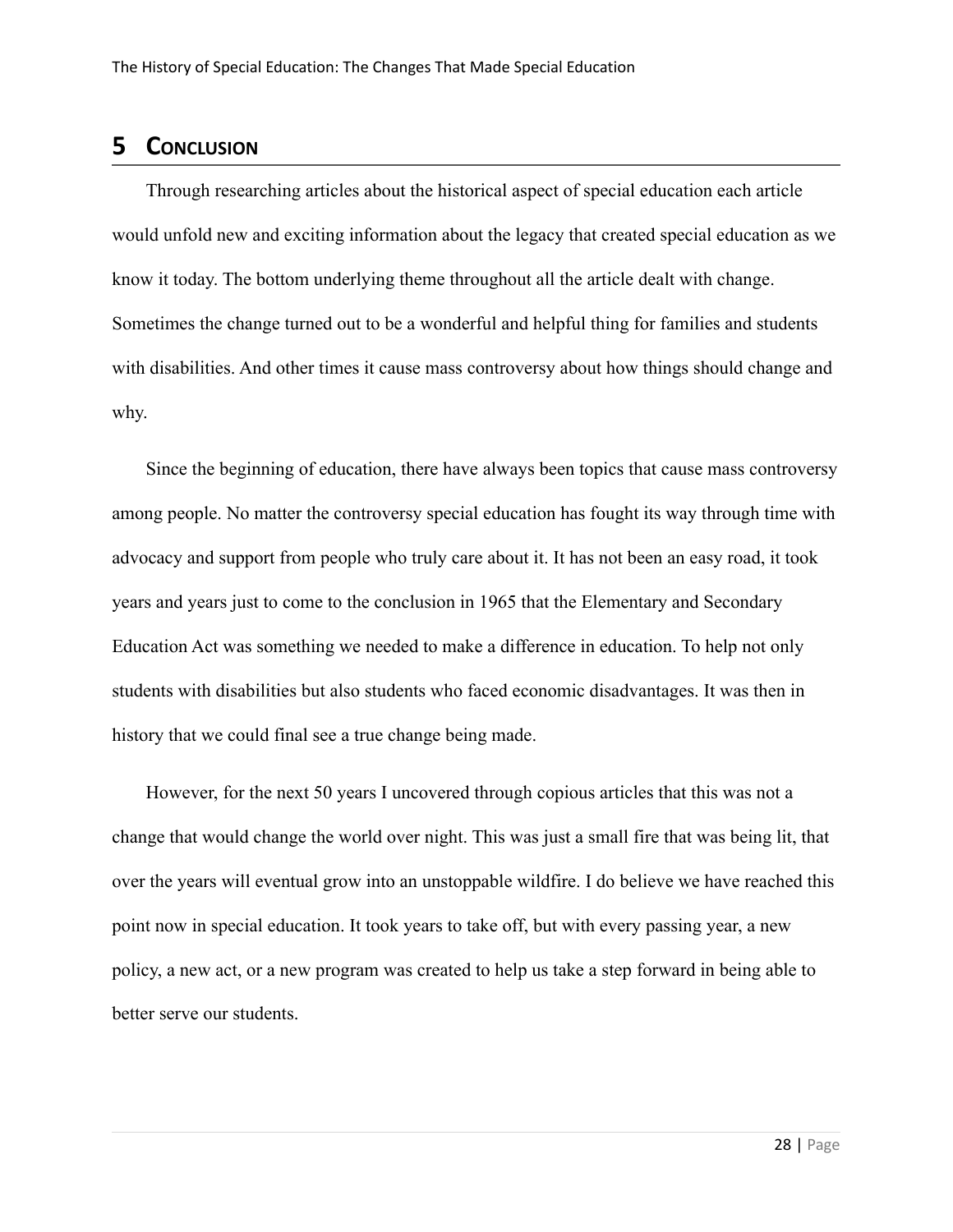#### The History of Special Education: The Changes That Made Special Education

If you open up the newspaper or any magazine that has to do with education, there is always something changing inside. People are out advocating, out trying to change the world of education. We have seen what a change 50 years has done is special education, just imagine 50 years from now. The technology we will have to help our students hear, read, speak, and learn. Just imagine the changes in the classroom to make it a better learning environment, just imagine. If there is one thing that I can walk away from researching for this meta-synthesis it is that tomorrow education will be better than it was today. I said at the begin history is one of my passions, watching and researching the change in the world, I cannot wait to see what the next 50 years brings to special education.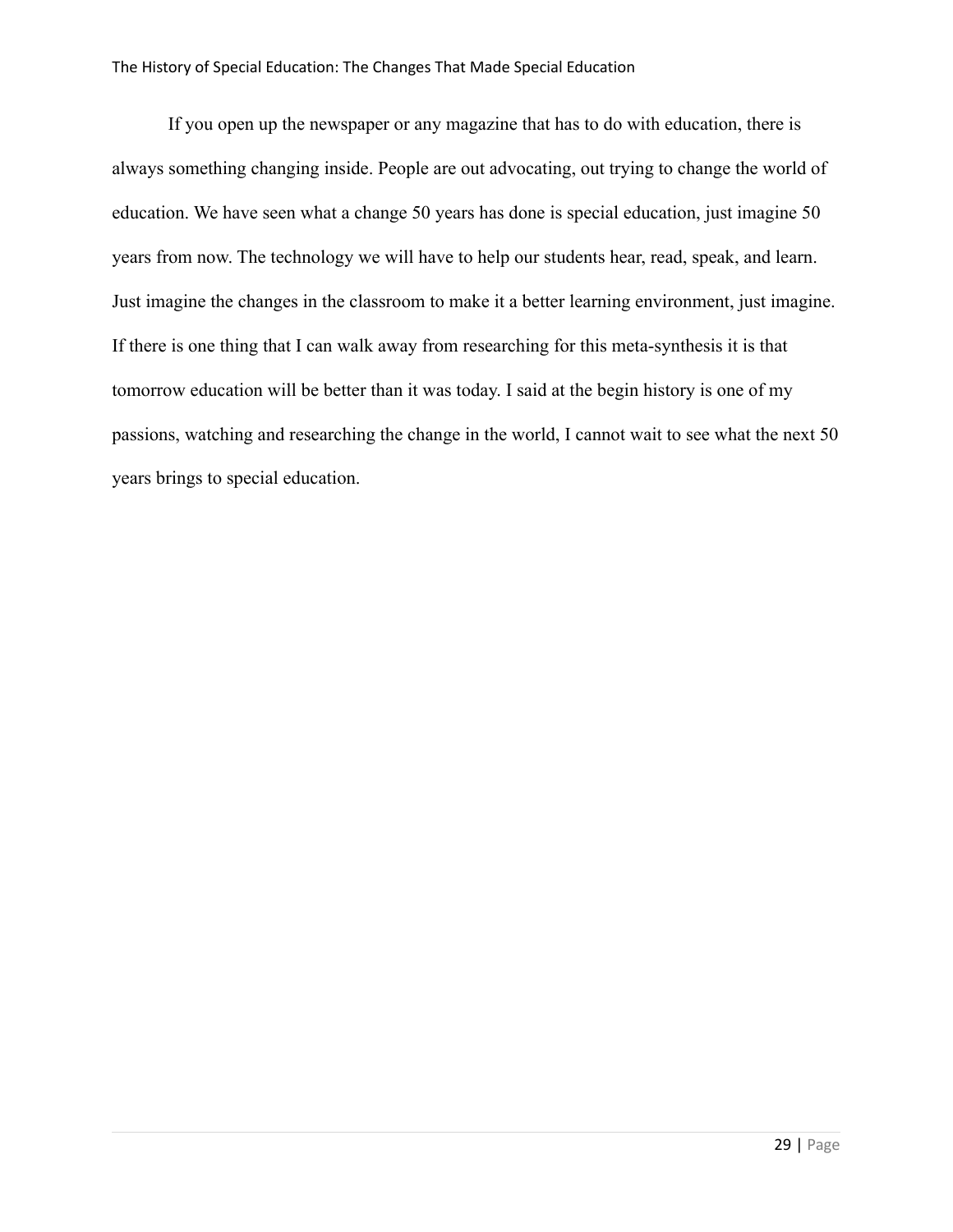### **References:**

- Aron, L., & Loprest, P. (2012). Disability and the Education System. *Future Of Children*, 22(1), 97-122.
- Burrello, D., & Sage, D. (1981). Leadership and Change in Special Education. *American Educational Research Association,* 10(1), 30-34.
- Croll, P., & Moses, D. (2003). Special Education Needs across Two Decades: Survey Evidence from English Primary Schools. *IN Praise of Educational Research*, 29(5), 731-747.
- Croll, P., & Moses, D. (1998). Pragmatism, Ideology and Educational Change: The Case of Special Educational Needs. *British Journal of Educational Studies,* 46(1) 11-25.
- Fan, D. (2014). No Idea What the Future Holds: The Retrospective Evidence Dilemma. *Columbia Law Review,* 114(6), 1503-1547.
- Fuchs, D., Fuchs, S., & Fernstrom, P. (1993). A Conservative Approach to Special Education Reform: Mainstreaming Through Transenvironmental Programming and Curriculum-Based Measurement. *American Educational Research Journal,* 30(1), 149-177.
- Gallagher, J. (1974). Current Trends in Special Education in the United States. *International Review of Education,* 20(3), 277-297.

Greene, J. (2007). Fixing Special Education. *Peabody Journal of Education,* 82(4), 703-723.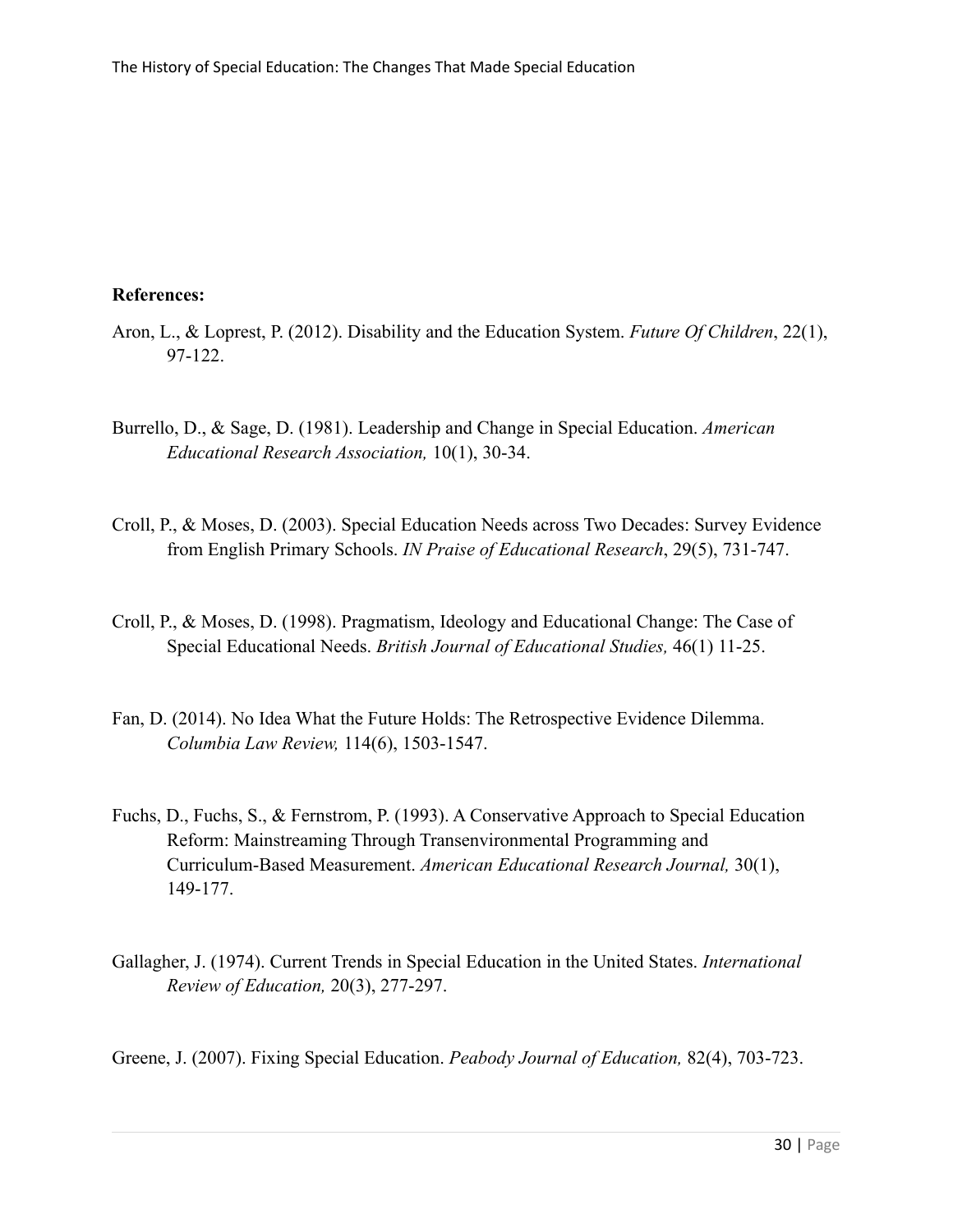- Hanushek, E., Kain, J., & Rivkin, S. (2002). Inferring Program Effects for Special Populations: Does Special Education Raise Achievement for Students with Disabilities? *The Review of Economics and Statistics,* 84(4), 584-599.
- Hocutt, A. (1996). Effectiveness of Special Education: Is Placement the Critical Factor? *The Future of Children,* 6(1), 77-102.
- Itkonen, T. (2007). PL 94-142: Policy, Evolution, and Landscape Shift. *Issues In Teacher Education*, 16(2), 7-17.
- Kakalik, J. (1979). Issues in the Cost and Finance of Special Education. *Review of Research in Education,* 7(1), 195-222.
- Klingner, J., & Boardman, A. (2011). Addressing the "Research Gap" in Special Education Through Mixed Methods. *Learning Disability Quarterly,* 34(3), 208-218.

Lee, C. (2005) Evolution. *Learning Disability Quarterly*, 28(2), 3.

Lewit, E., & Baker, B. (1996). Children in Special Education. *The Future of Children,* 6(1), 139-151.

- Martin, E., Martin, R., & Terman, D. (1996). Special Education for Students with Disabilities. *The Future of Children*, 6(1), 25-39.
- Mazurek, K., & Winter, M. (1996). Comparative Studies in Special Education. *Comparative Education,* 32(3), 401-402.
- Milofsky, C. (1986). Is the Growth of Special Education Evolutionary or Cyclic? A Response to Carrier. *American Journal of Education,* 94(3), 313-321.

(2002). No Child Left Behind. *U.S. Department of Education,* 9-179.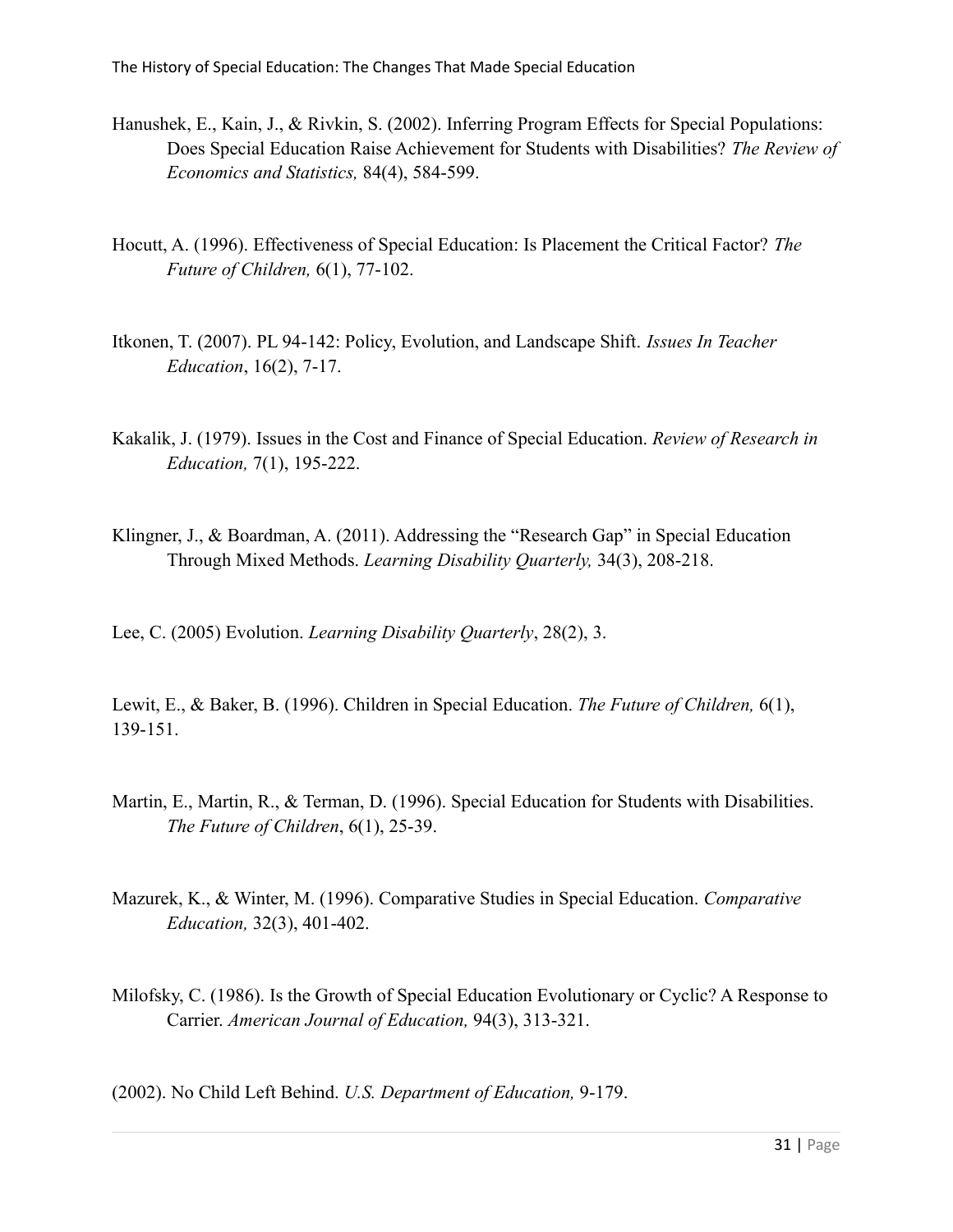- Norwich, B. (1993). Ideological Dilemmas in Special Needs Education: Practitioners' Views. *Oxford Review of Education,* 19(4), 527-546.
- O'Connor, C., & Fernandez, S. (2006). Race, Class, and Disproportionality: Reevaluating the Relationship Between Poverty and Special Education Placement. *Educational Researcher,* 35(6), 6-11.
- Odom, S., & Fewell, R. (1983). Program Evaluation in Early Childhood Special Education: A Meta-Evaluation. *Educational Evaluation and Policy Analysis*, 5(4), 445-460.
- Olson, J., & Larson, G. (1970). Compensatory Programs and Special Education: Is There An Alliance? *The Journal of Negro Education,* 39(2), 180-183.
- Parsons, J. (2011). Improving Student Engagement. *Current Issues in Education,* 14(1). Retrieved from <http://cie.asu.edu/>
- Pijl, Y., & Pijl, S. (1998). Are Pupils in Special Education Too "Special" for Regular Education? *International Review of Education,* 44(1), 5-20.
- Reschly, D. (2002). Change Dynamics in Special Education Assessment: Historical and Contemporary Patterns. *Peabody Journal of Education,* 77(2), 117-136.
- Snow, R. (1984). Placing Children in Special Education: Some Comments. *Educational Researcher,* 13(3), 12-14.
- Swan, W. (1984). State Policy and Service Achievements in Early Childhood Special Education. *Educational Evaluation and Policy Analysis*, 6(4), 425-434.